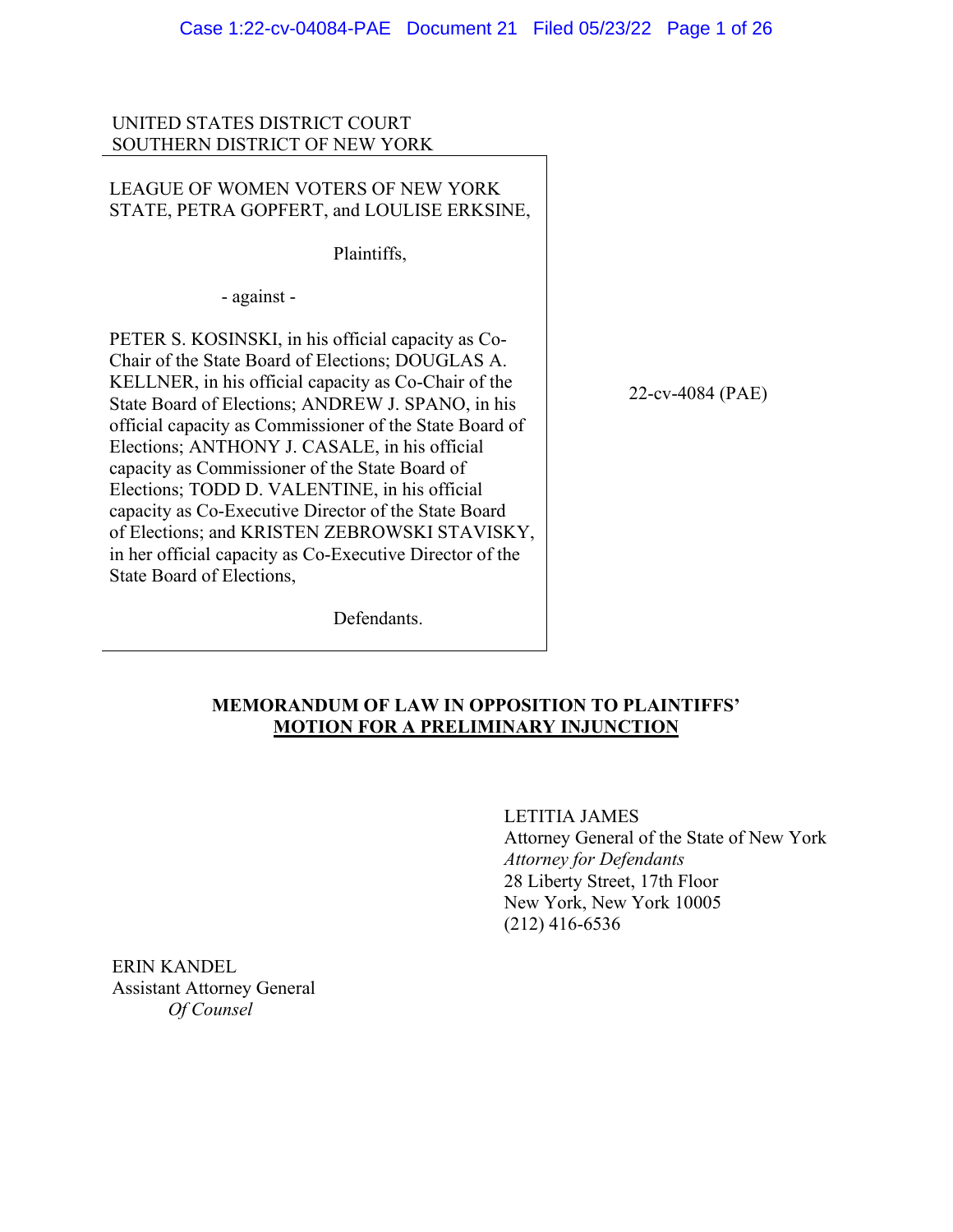# **TABLE OF CONTENTS**

| B. Congressional District Maps In Effect During the Statewide Designating Petitioning                                                                                                       |
|---------------------------------------------------------------------------------------------------------------------------------------------------------------------------------------------|
| C. Election Preparations for the June 28 Primary Are Well Underway and Are Nearly                                                                                                           |
|                                                                                                                                                                                             |
| E.                                                                                                                                                                                          |
|                                                                                                                                                                                             |
|                                                                                                                                                                                             |
| PLAINTIFFS ARE NOT ENTITLED TO A PRELIMINARY INJUNCTION ALTERING<br>I.<br>THE STATUS QUO BEFORE THE JUNE 28 PRIMARY ELECTION  11                                                            |
| The Equities and Public Interest Weigh Heavily Against a Preliminary Injunction that<br>А.<br>Would Upend the June 28 Primary Election and Create a Significant Risk to the State's Ability |
| B. Plaintiffs Cannot Demonstrate Immediate, Irreparable Harm Because They Have Not<br>Been Harmed by the Certification of the Primary Ballot for Statewide Offices 17                       |
| $C_{\cdot}$                                                                                                                                                                                 |
| PLAINTIFFS ARE NOT ENTITLED TO A PRELIMINARY INJUNCTION<br>$\Pi$ .<br>EXTENDING THE SIX-WEEK STATUTORY TIME PERIOD FOR INDEPENDENT                                                          |
|                                                                                                                                                                                             |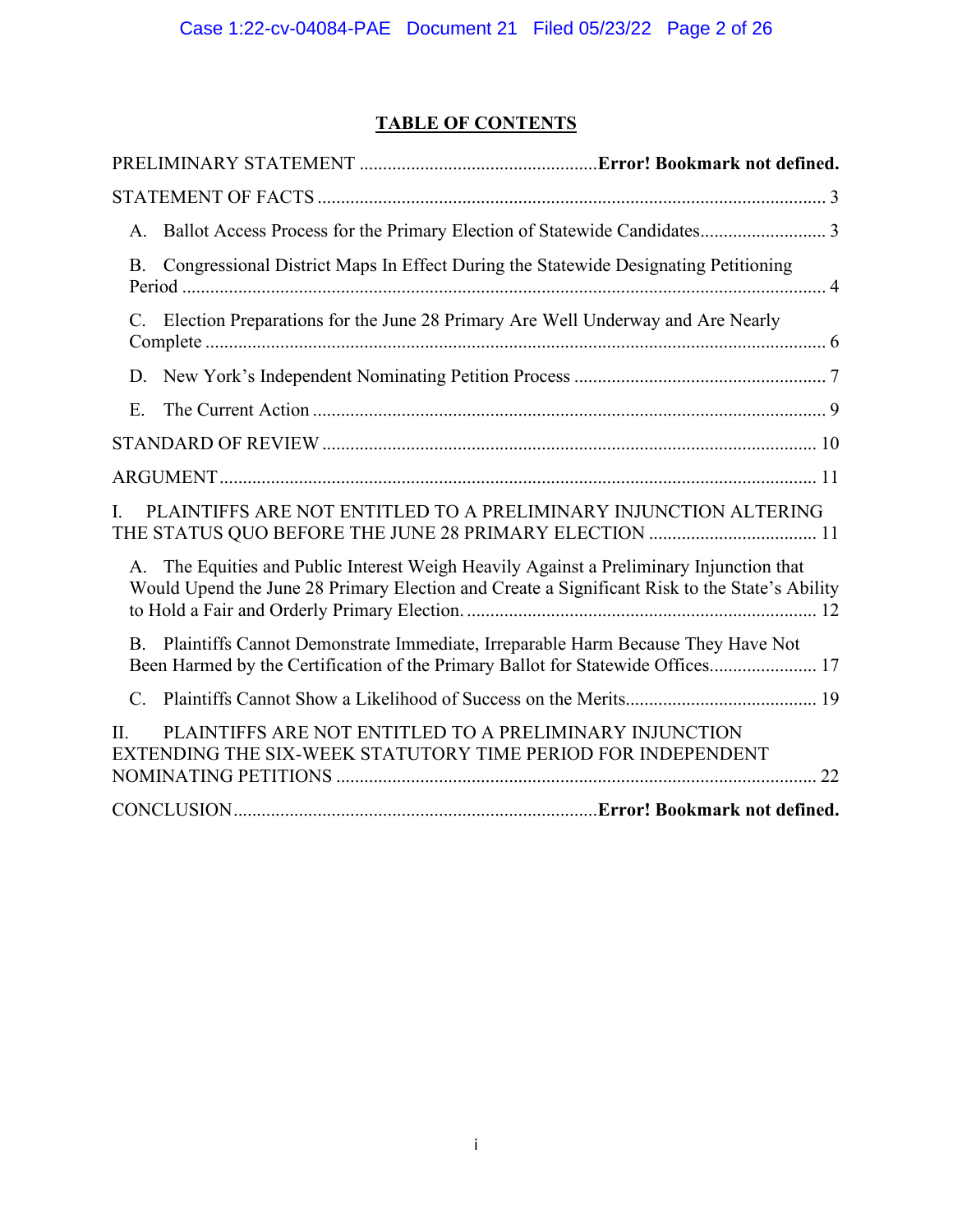#### Case 1:22-cv-04084-PAE Document 21 Filed 05/23/22 Page 3 of 26

Defendants Peter S. Kosinski, in his official capacity as Co-Chair of the State Board of Elections; Douglas A. Kellner, in his official capacity as Co-Chair of the State Board of Elections; Andrew J. Spano, in his official capacity as Commissioner of the State Board of Elections; Anthony J. Casale, in his official capacity as Commissioner of the State Board of Elections; Todd D. Valentine, in his official capacity as Co-Executive Director of the State Board of Elections; and Kristen Zebrowski Stavisky, in her official capacity as Co-Executive Director of the State Board of Elections, (collectively, the "State Defendants"), respectfully submit this memorandum of law, as well as the accompanying Affidavit of Kristen Zebrowski Stavisky dated May 23, 2022 ("Stavisky Aff."), in opposition to Plaintiffs' motion for a preliminary injunction ("PI Mot.") (ECF Nos. 3, 10) and in response to the Court's Order to Show Cause (ECF No. 16).

#### **PRELIMINARY STATEMENT**

New York's 2022 election cycle has already been upended by unprecedented shocks to the State's carefully calibrated election machinery. Nevertheless, due to the Herculean efforts of State and local election officials, the June 2022 Primary Election is now underway. Signatures for party designating petitions were collected back in April and the period for challenging those petitions has long-since passed. Primary ballots were certified weeks ago, and State and local boards of election are presently engaged in the myriad of logistical steps necessary to hold the June primary election, steps that can only take place once the ballot is finalized. Hundreds of thousands of ballots have already been printed, poll workers have been hired, and early in-person voting will soon begin. Critically, ballots have already been sent to overseas and military voters, many of whom will have already sent them back, *i.e.* they have already cast their ballots. Yet, Plaintiffs come before this Court and, on the thinnest of pretexts, ask for truly extraordinary relief – the postponement of an election already in progress. Plaintiffs' requested relief would cause New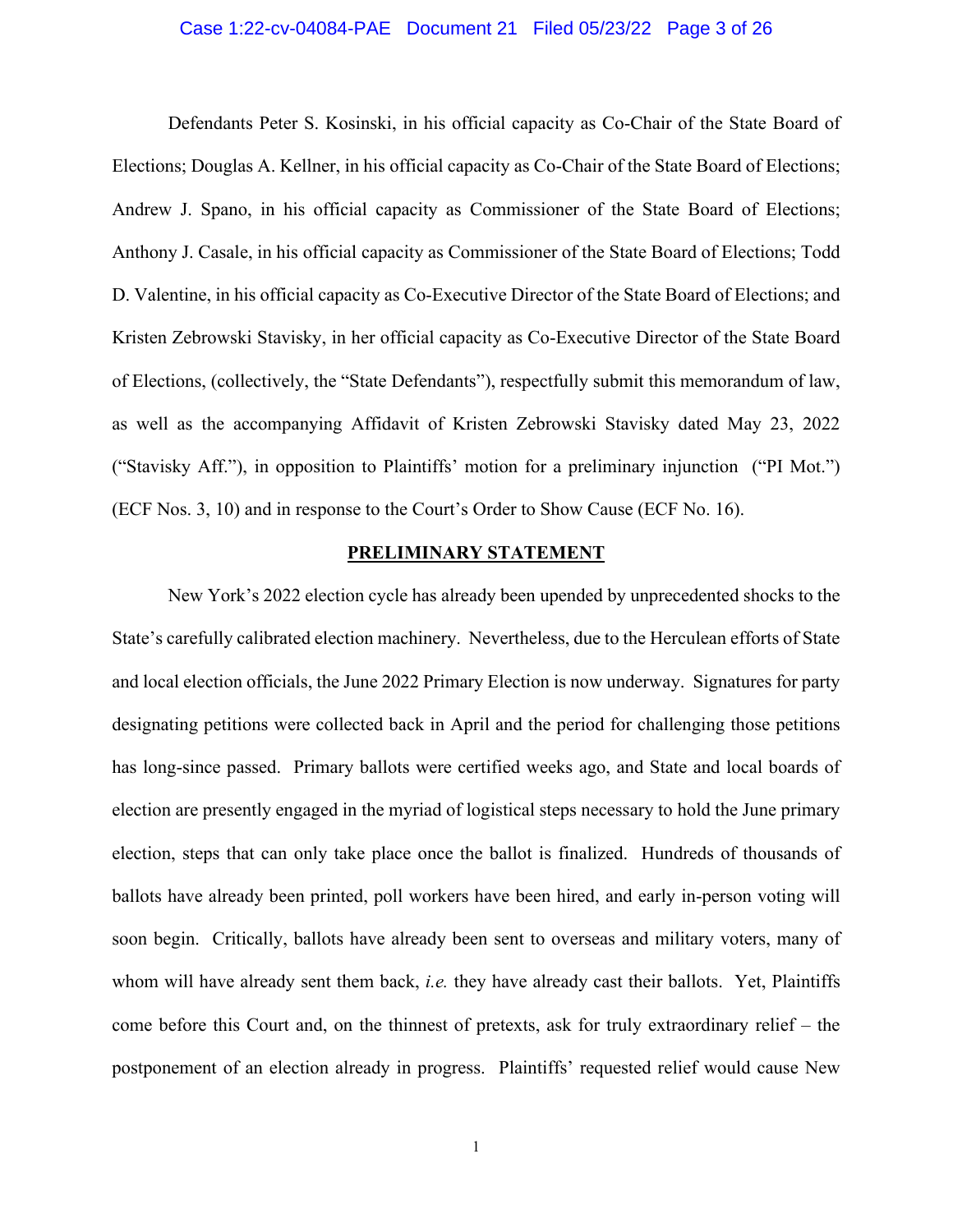#### Case 1:22-cv-04084-PAE Document 21 Filed 05/23/22 Page 4 of 26

York's election machinery to seize up: creating significant risks that a rescheduled primary election could be held in a fair and orderly manner, causing incalculable confusion and chaos among voters and candidates, and disenfranchising voters who have already voted, including military personnel protecting our country overseas. Although Plaintiffs' claims lack merit, they certainly could have been brought in numerous different ways in the nearly two-month period since the State Supreme Court in Steuben County first called the validity of the Congressional redistricting map into question in *Harkenrider v. Hochul*. The bottom line is that Plaintiffs are far too late to bring this challenge, which would create unfathomable chaos to the orderly administration of the Primary election and should be rejected.

Plaintiffs also seek to modify the rules governing the independent nominating process for ballot access. The period for collecting signatures for independent nominating petitions began back in April and by law must conclude on May 31, 2022. Here again, Plaintiffs bring their challenge far too late. Requests for similar relief have already been made to and rejected by the State Supreme Court in Steuben County, which the New York Court of Appeals ruled is responsible for the remedial issues stemming from the invalidation of the Congressional redistricting map. As courts frequently recognize in the context of last-minute efforts to challenge election procedures, changing the rules at the last minute would prejudice candidates who have conducted their campaigns in reliance on the existing rules and creates an undue burden on election officials.

Plaintiffs are not entitled to this or any of the extraordinary relief they seek by their motion for a preliminary injunction. The Court should therefore deny Plaintiffs' motion.

2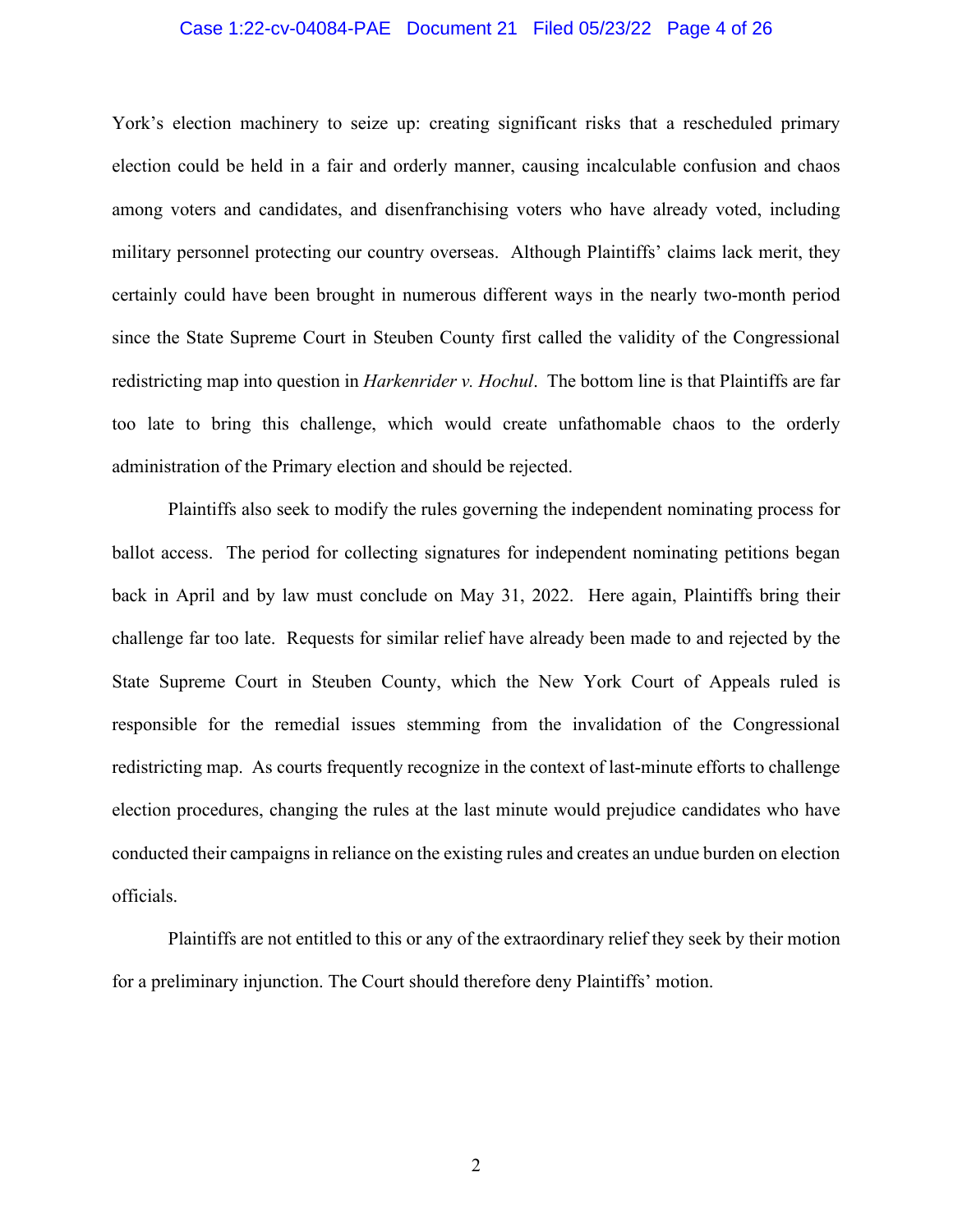#### **STATEMENT OF FACTS**

#### **A. Ballot Access Process for the Primary Election of Statewide Candidates**

By statute, New York's primary election is normally held on the fourth Tuesday in June, which in 2022 falls on June 28. *See* N.Y. Election Law 8-100(1). Statewide candidates can get on the ballot for a party primary election in one of two ways: (1) by party certificate of designation issued by the party's state committee, *see id.* § 6-104; or (2) by filing a designating petition which must be signed by 15,000 enrollees of the party or 5% of the enrollment number, whichever is less, *see id.* §§ 6-104, 6-134, 6-136(1).

New York Election Law requires a level of geographic distribution of a candidate's signature collection effort. Specifically, Election Law  $\S$  6-136 requires that, for signatures on a designating petition, "... not less than one hundred or five percentum, whichever is less, of such enrolled voters shall reside in each of one-half of the congressional districts of the state." *Id.* § 6- 136. This distribution requirement applies to just 1,300 of the 15,000 required signatures on a designating petition. Stavisky Aff. ¶ 38. The purpose of the congressional distribution requirement is to ensure that statewide candidates have real support among members of the voting public before placing them on the ballot. *See id.* The State has an interest in requiring candidates for statewide office to demonstrate some modicum of statewide support. *See id.* ¶¶ 10, 38. But the burden of this requirement is modest, as demonstrated by the fact that for the June 2022 Primary every single candidate for statewide office who gathered enough signatures was able to easily meet the distribution requirement. *See id.* ¶ 43.

The relevant dates and deadlines applicable to every election cycle in New York can be found in the New York Election Law, as well as the political calendar published each year by the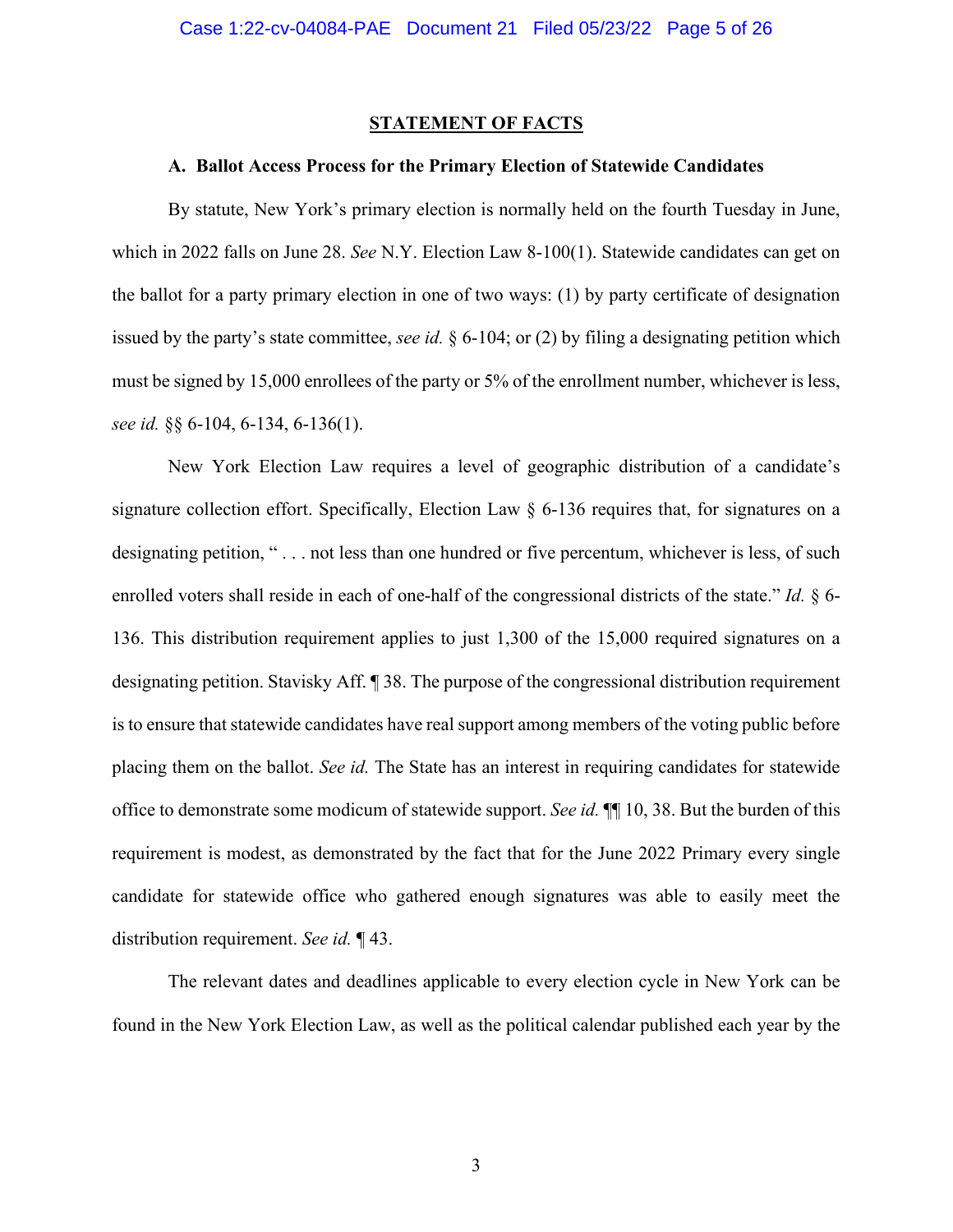#### Case 1:22-cv-04084-PAE Document 21 Filed 05/23/22 Page 6 of 26

New York State Board of Elections.<sup>[1](#page-5-0)</sup> Specifically, signature collection for designating petitions ran from March 1, 2022 until April 7, 2022. Stavisky Aff. ¶ 5. Candidates who obtained ballot access for statewide offices by designating petition were required to file their designating petitions no later than April 7, 2022. *Id.*; N.Y. Election Law § 6-158 (1). [2](#page-5-1) The deadline to challenge primary designations was April 21, 2022. Stavisky Aff. ¶ 42; N.Y. Election Law 16-102.

# **B. Congressional District Maps In Effect During the Statewide Designating Petitioning Period**

On February 3, 2022 the New York Legislature enacted two laws that, collectively, established New York's legislative-district maps for Congress, the State Senate, and the State Assembly ("the February 2022 District Maps"). Stavisky Aff. ¶ 6. On March 31, 2022 – approximately one week before the end of statewide designating petitioning and signature collection period that began on March 1, 2022 –Supreme Court, Steuben County issued a court order in *Harkenrider v. Hochul* that, among other things, struck down the February 2022 District Maps. *See* Stavisky Aff. ¶ 6.

The following day, on April 1, 2022, New York's Appellate Division, Fourth Department ("the Fourth Department") issued an order immediately staying enforcement of the trial court order the invalidating the February 2022 District Maps. *Id.* **18**; Ex. A.<sup>[3](#page-5-2)</sup> The stay was issued precisely so

<span id="page-5-0"></span><sup>1</sup> *See* New York State Board of Elections 2022 Political Calendar, *available at* chromeextension://efaidnbmnnnibpcajpcglclefindmkaj/https://www.elections.ny.gov/NYSBOE/law/202 2PoliticalCalendar.pdf.

<span id="page-5-1"></span><sup>&</sup>lt;sup>2</sup> Candidates who obtained ballot access for statewide offices by certificate of designation from a party committee were required to file their certificates no later than the first week in March. Stavisky Aff. ¶ 4; N.Y. Election Law 6-104 (5), (6).

<span id="page-5-2"></span><sup>&</sup>lt;sup>3</sup> On April 1, 2022, the Fourth Department issued a stay as a decretal paragraph in an Order to Show Cause, providing that "pending the hearing and determination of this motion, said judgment is STAYED in its entirety." Stavisky Aff. ¶ 8, Ex. A. On April 8, 2022, Hon. Stephen K. Lindley of the Fourth Department issued a decision permitting ballot access to continue, expressly providing that the stay applied to "provisions of the order that enjoin respondents and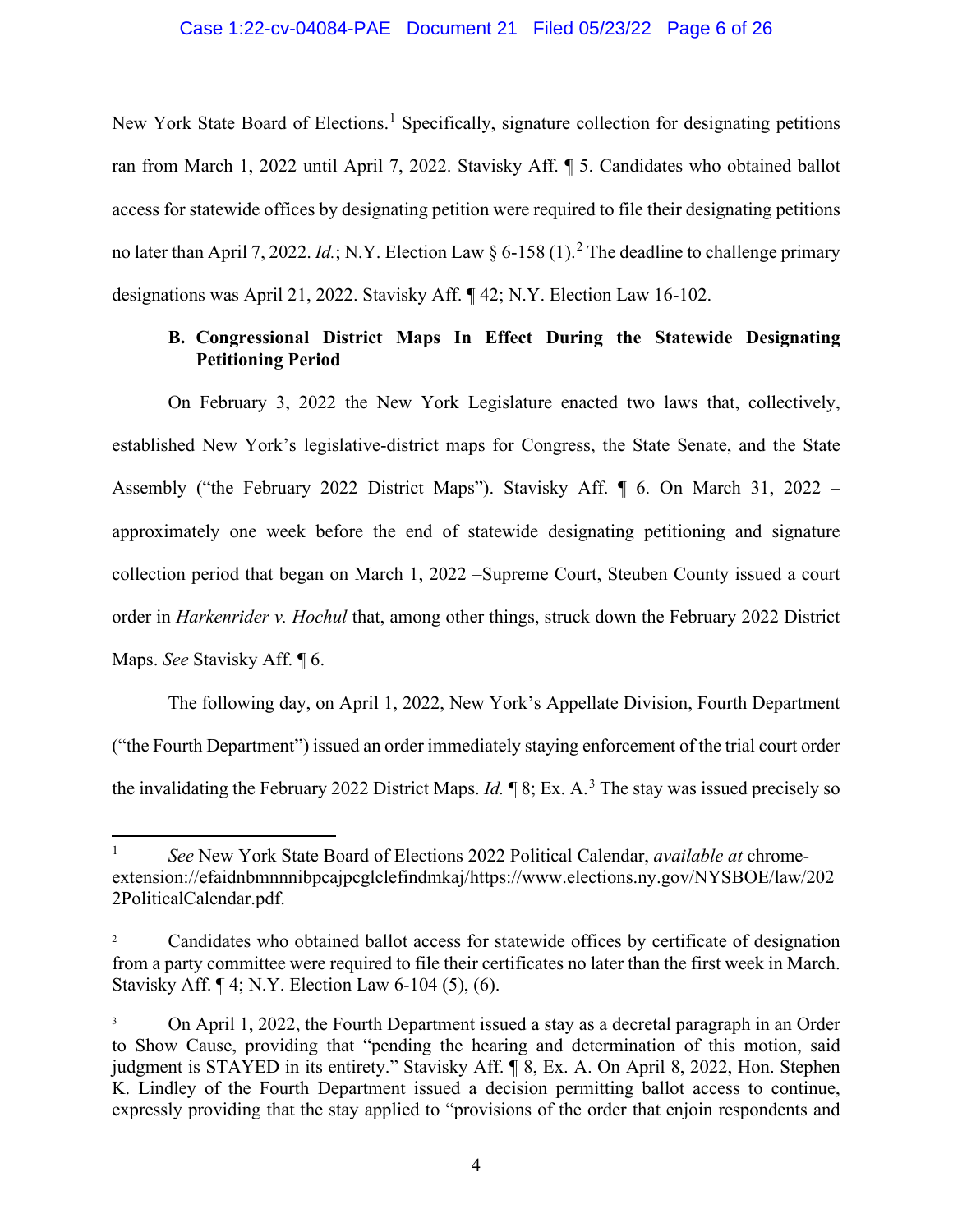#### Case 1:22-cv-04084-PAE Document 21 Filed 05/23/22 Page 7 of 26

that ballot access processes could continue. *Id.* ¶ 9. Because of the stay, the February 2022 District Maps remained in effect throughout the close of the statewide designating petitioning period on April 7, 2022. *Id.* ¶ 10.

In light of the timing of the *Harkenrider* case and the stay issued by the Fourth Department, the February 2022 District Maps remained valid and in effect throughout the statewide designating petitioning period between March 1, 2022 and April 7, 2022. *See id.* The congressional lines reflected in the February 2022 District Maps served as a means of ensuring some modicum of geographic distribution of signature collection on statewide petitions. *See id.* Throughout the petitioning process, the State Board advised all candidates to file their petitions. *Id.* ¶ 44. By the time the deadline to challenge primary designations passed on April 21, 2022, no candidate had a petition disqualified for not having an adequate congressional distribution. *Id.* ¶ 43.

On April 27, 2022, twenty days after the designating petition period ended, the New York Court of Appeals issued a decision in *Harkenrider* declaring the February 2022 District Maps unconstitutional and remitting the case to Supreme Court, Steuben County to publish new congressional district maps. *See* Stavisky Aff. ¶ 11. The Court of Appeal's decision effectively invalidated the February 2022 District Maps and ended the stay imposed by the Fourth Department. *See id.* However, by this time, the statewide designating petitioning period had ended and the deadline to challenge primary designations had passed. *See id.* ¶ 42. And while the Court of Appeals' decision clearly prevented prospective use of the February 2022 District Map for purposes of electing State Senators and Members of the United States House of Representatives, it did not impair the prior use of and reliance on the February 2022 District Maps during

their agents, including officials from the various boards of elections, from 'using, applying, administering, enforcing or implementing any of the recently enacted 2022 maps for this or any other election…" *Id.* ¶ 9, Ex. B.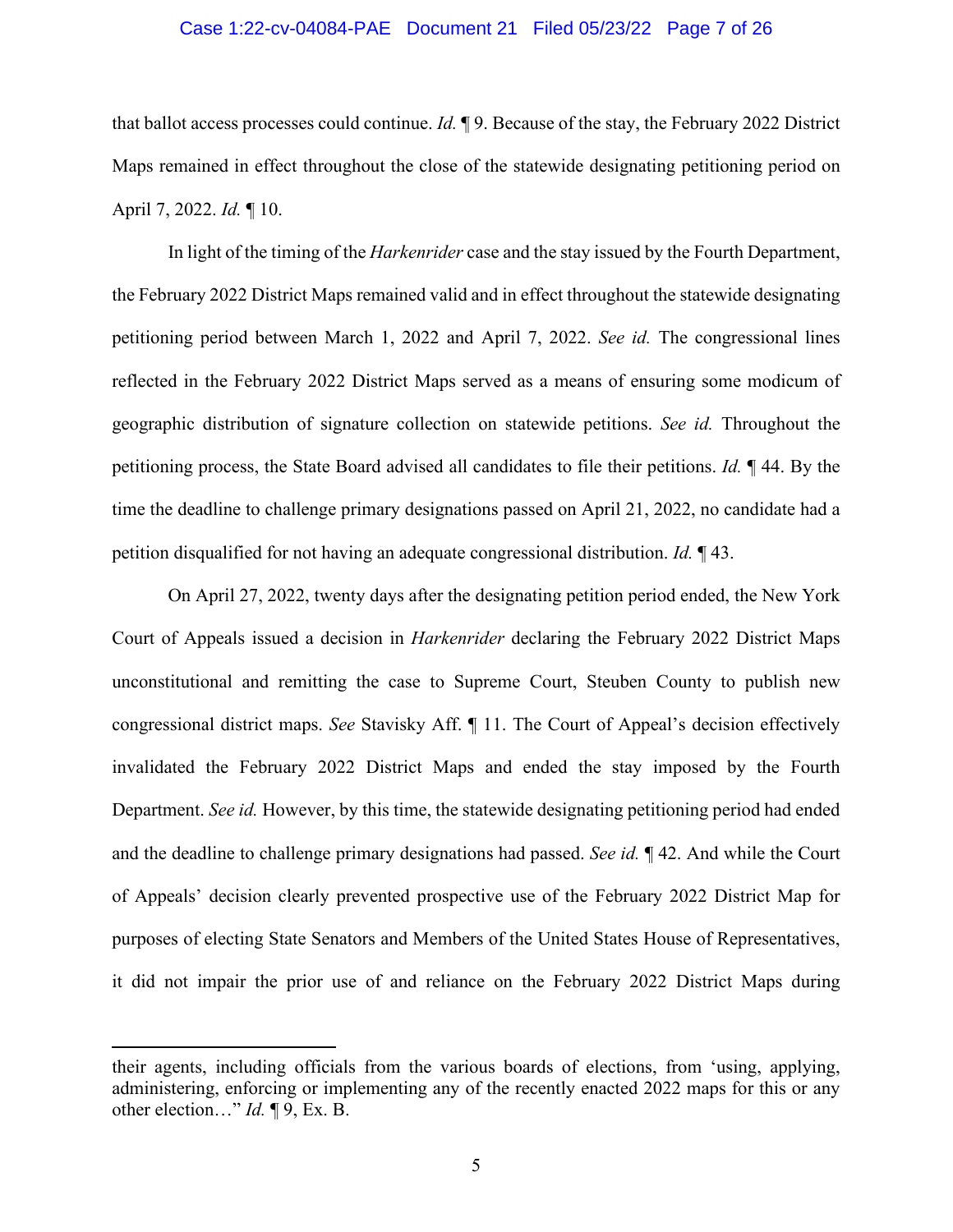#### Case 1:22-cv-04084-PAE Document 21 Filed 05/23/22 Page 8 of 26

designating petition period as a means of ensuring geographic distribution of signature collection on statewide petitions. *Id.* ¶ 11.

Accordingly, on May 4, 2022, the State Board of Elections certified the statewide candidates and ballot positions for the June 28, 2022 primary election ("June 28 Primary") in accordance with Election Law § 4-110 and the 2022 Political Calendar. *See* Stavisky Aff. ¶ 25. The certified primary ballots for statewide offices include candidates for Governor, Lieutenant Governor, Comptroller, and Attorney General.

# **C. Election Preparations for the June 28 Primary Are Well Underway and Are Nearly Complete**

By the May 25, 2022 date of the Court's hearing on this matter, the June 28 Primary will be *just 34 days away*, with *early voting to begin in 24 days*. *Id.* ¶ 23. The highly complex and integrated election mechanics for the June 28 Primary have been underway for months and now are nearly complete. *See id.* ¶ 26.

The June 28 Primary presently includes statewide contests for which there are primaries – many are unopposed – as well as primaries for State Assembly, various party positions, and many local offices. *Id.* ¶ 23. Following the State Board of Elections' certification of the primary ballot for statewide offices on May [4](#page-7-0), 2022, local boards of elections<sup>4</sup> prepared and printed integrated primary ballots that include candidates for the statewide offices as well as the candidates for state assembly, party positions, and local offices that are unique to each election district. *See id.* ¶¶ 24-

<span id="page-7-0"></span>In New York, elections are largely administered by county-level boards of election, except for the five counties that make up New York City, for which a single New York City Board of Elections is responsible.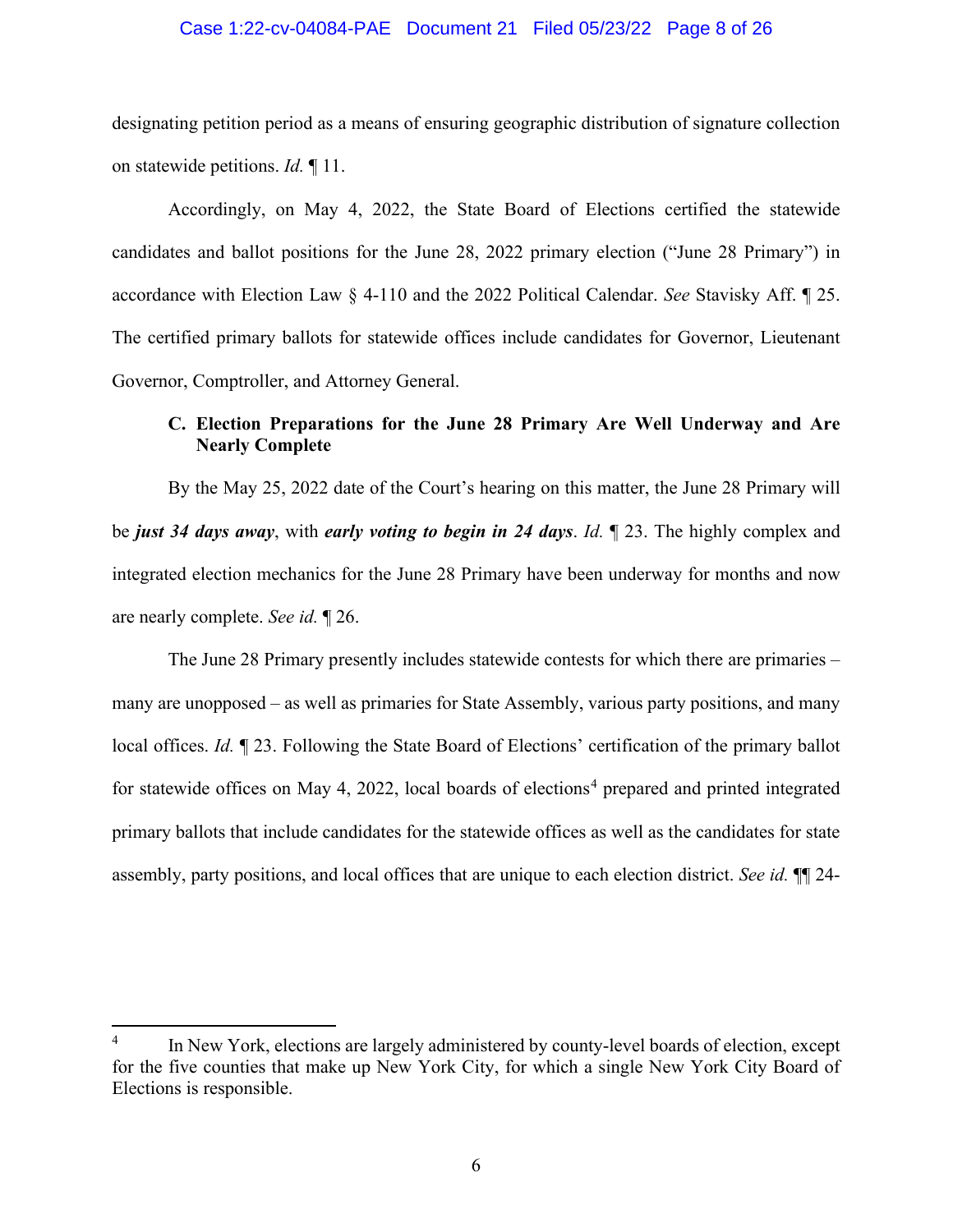#### Case 1:22-cv-04084-PAE Document 21 Filed 05/23/22 Page 9 of 26

26.<sup>[5](#page-8-0)</sup> These integrated primary ballots were already sent to thousands of military and overseas voters on or before May 13, 2022, pursuant to the timeframes required under federal law. *See id.*  ¶ 27; N.Y. Election Law 10-108. By the May 25, 2022 hearing, absentee ballots will have been printed for more than 200,000 non-military voters, and many of those ballots will also have been mailed. Stavisky Aff. ¶ 28. In addition, *at least* 700,000 primary ballots have been printed, and substantially more ballots will have been printed by the May 25, 2022 hearing. *Id.* ¶ 30. Meanwhile, test ballots for pre-election testing of voting machines have been printed for New York City and many other counties; 356 early voting sites have been selected and engaged to host nine days of early voting; and more than 5,000 election day poll sites have been selected and engaged for June 28, 2022. *Id.* ¶¶ 32, 34. More than 50,000 poll workers to work on early voting days and primary day have been scheduled for service. *Id.* ¶ 33. Staff allocations and vehicle rentals and/or transport contracts to send voting equipment to poll sites have been arranged. *Id.* ¶ 34. Mail notification to New York's voters informing them of the June 28 primary date and location of the early voting sites and poll sites has occurred or is in final production, as is the case for 4.7 million notifications to New York City voters. *Id.* ¶ 35; N.Y. Election Law 4-117. New York City and other boards have also engaged media campaigns to inform voters about the multiple primaries and what contests will apply. Stavisky Aff. ¶ 35.

#### **D. New York's Independent Nominating Petition Process**

For an independent candidate to secure nomination and access to the November General Election ballot, the requisite number of valid signatures of registered New York voters who reside in the political unit for which the nomination is sought must be collected on an independent

<span id="page-8-0"></span><sup>&</sup>lt;sup>5</sup> For each party, the integrated primary ballot includes all the contests for that party in any particular subdivision. Stavisky Aff. ¶ 24. For example, in a town, the gubernatorial primary will appear on the same ballot with the party's primary for a town office. *Id.*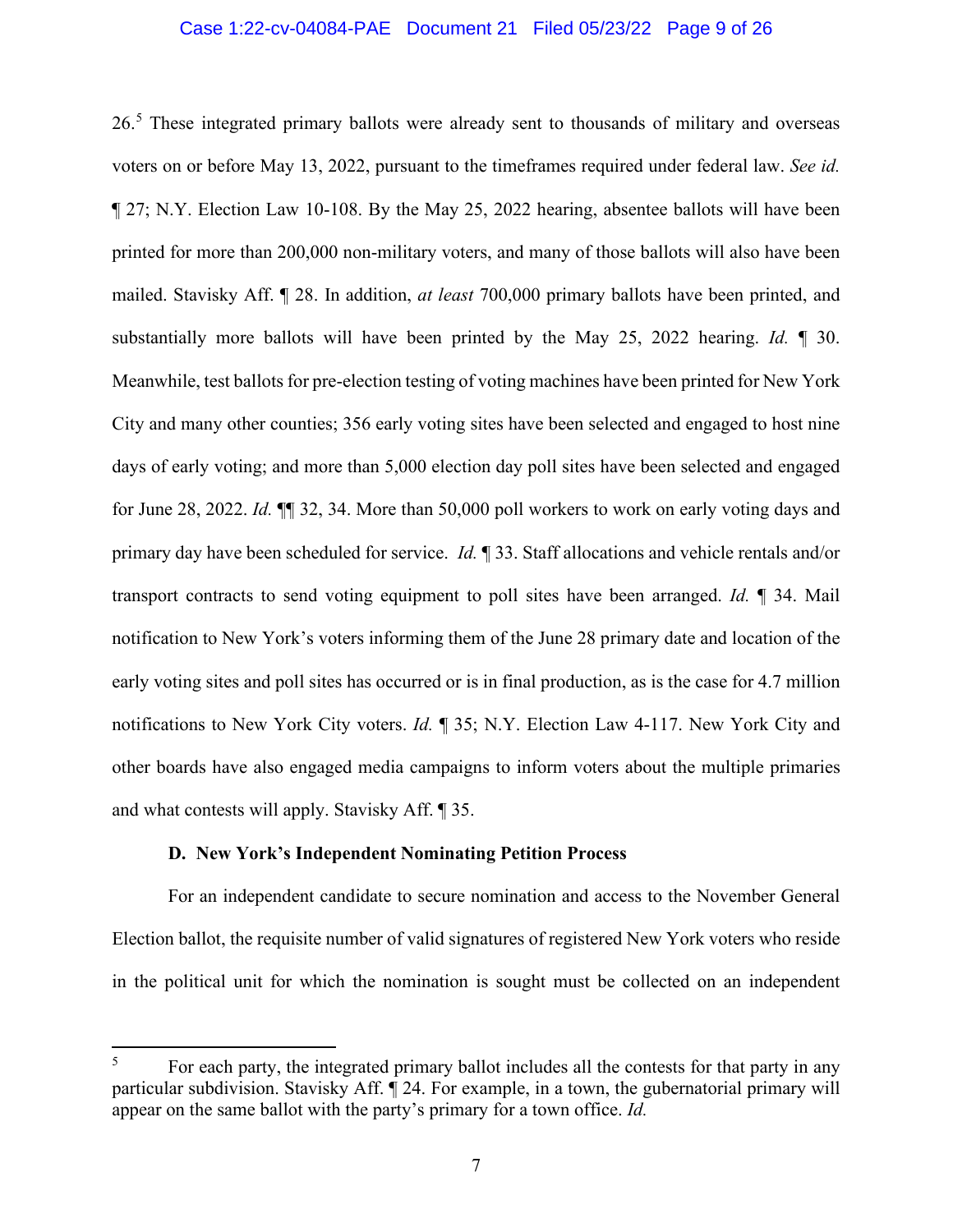#### Case 1:22-cv-04084-PAE Document 21 Filed 05/23/22 Page 10 of 26

nominating petition, within a limited period of six weeks. *Id.* ¶ 15. The independent nominating petition must then be filed with either the State Board of Elections or in some cases local boards of election. *Id.*; N.Y. Election Law §§ 138(4), 144. To be nominated for such a statewide office, 45,000 valid signatures are required on an independent nominating petition from among the 12,982,819 registered voters in New York State, with at least 500 from each of half of New York's Congressional districts. Stavisky Aff. ¶ 16; s*ee* https://www.elections.ny.gov/EnrollmentCounty .html; N.Y. Election Law§ 6-142(1).

The nominating petition and signature requirement provide a necessary means for proposed candidates to demonstrate sufficient support in the electorate to obtain ballot access. Stavisky Aff. ¶ 16. Under this system, candidates who are politically viable can access the ballot and those who lack a modicum of support cannot, thus avoiding a ballot listing so many candidates that it causes voter confusion. *Id.* Meanwhile, New York's statewide signature requirement (which amounts to 0.35% of New York's registered voter population) is significantly lower than that of many other states, both in absolute numbers and percentage of registered voters, and comparatively imposes much lower burden on candidates and their supporters. *Id.*

The independent nominating period pursuant to law for the 2022 election spanned from April 19 to May 31, with filings permitted between May 24 and May 31. *Id.* ¶ 19. On May 11, 2022, the Supreme Court, Steuben County issued an order in *Harkenrider* establishing a new political calendar that, *inter alia*, set a full independent nominating period for congress and state senate to run from May 21, 2022 to July 5, 2022. *Id.* ¶ 20. The court did not alter the political calendar for statewide or other independent candidates. *Id.* ¶ 21; *see Harkenrider v. Hochul*, Index No. E2022-0116CV, Dkt. No. 524 (Sup. Ct., Steuben Cty. May 11, 2022). In fact, on May 5, 2022, Supreme Court, Steuben County expressly declined "to alter the time frame for gathering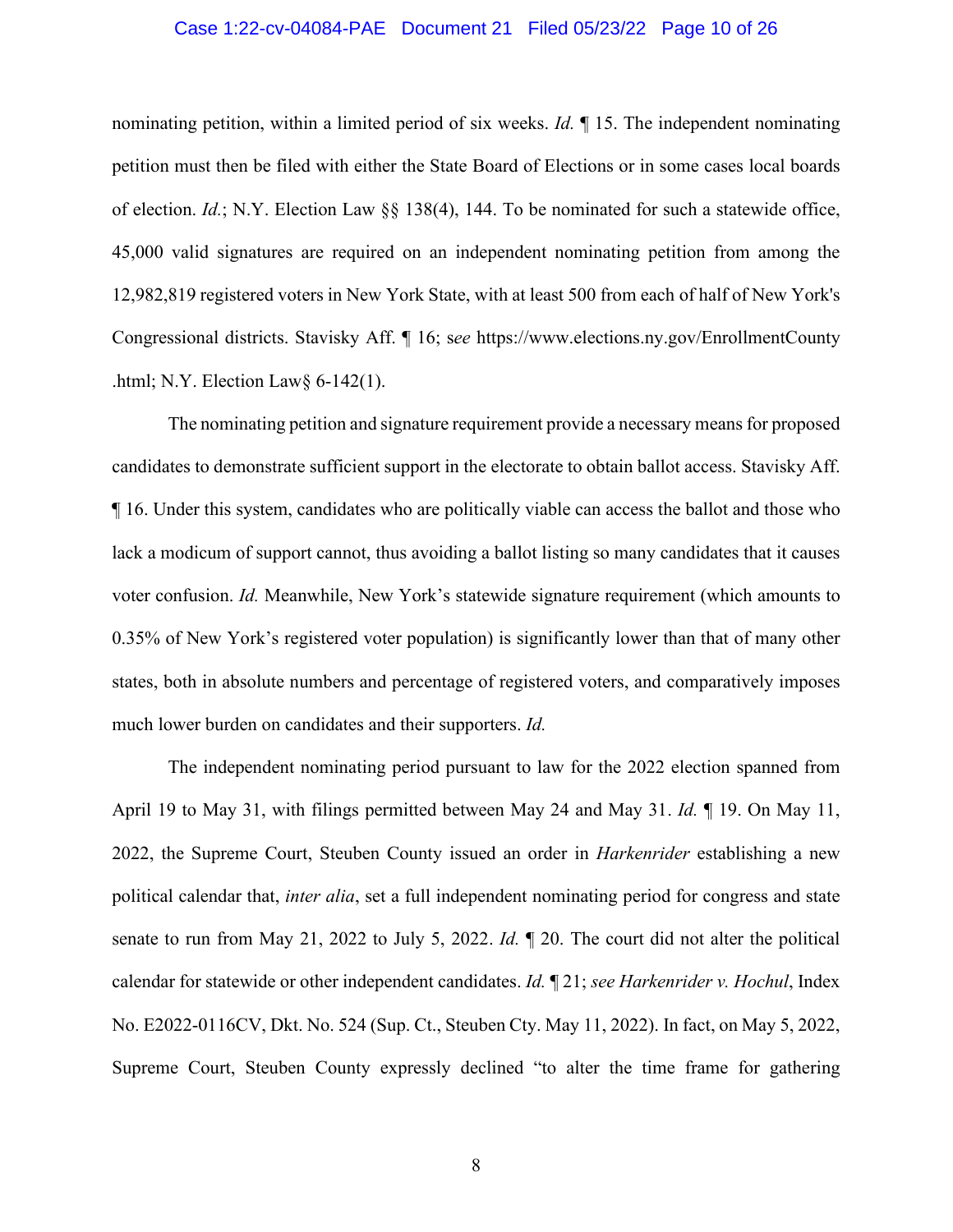#### Case 1:22-cv-04084-PAE Document 21 Filed 05/23/22 Page 11 of 26

signatures for Independent Nominating Petitions for statewide elections," stating: "Election Law § 138 (4) sets a six-week time period for the gathering of signatures for Independent petitions …. Once the Congressional map has been established it will be up to the candidate to make sure he/she has the appropriate number of signatures from the appropriate number of different districts." *Harkenrider v. Hochul*, Index No. E2022-0116CV, Dkt. No. 409 (Sup. Ct., Steuben Cty. May 5, 2022); *see* Stavisky Aff. ¶ 22.[6](#page-10-0)

### **E. The Current Action**

Plaintiffs are a voting rights group and two voters who allege violations of their First and Fourteenth Amendment rights to free association and effective vote based on Defendants' (1) certification of the primary ballots for statewide offices on May 4, 2022, and (2) declination to extend the statutory six-week time period for independent candidates to gather signatures for independent nominating petitions. *See generally* Compl.

Plaintiffs commenced this action and filed the instant motion for a preliminary injunction on May 18, 2022. *See generally* PI Mot. Critically, this was two weeks *after* the State Board of Elections certified the June 28 Primary ballot for statewide offices, and 13 days after Supreme Court, Steuben County issued an order in *Harkenrider* declining to the extend the six-week statutory period for independent nominating petitions. *See* Stavisky Aff. ¶¶ 22, 25. Plaintiffs nevertheless seek wide-reaching injunctive relief that would drastically change the status quo by

<span id="page-10-0"></span><sup>&</sup>lt;sup>6</sup> Supreme Court, Steuben County has again declined to extend the six-week petitioning period for independent nominating petitions. *See Harkenrider v. Hochul*, Index No. E2022- 0116CV, Dkt. No. 668 (Sup. Ct., Steuben Cty. May 20, 2022). In a decision and order dated May 20, 2022, the Supreme Court denied a motion by potential intervenors in *Harkenrider* who were seeking, *inter alia*, various relief with respect to the signature requirements for independent nominating petitions. *See id.* The court stated, as relevant here: "Election Law § 6-138(4) prescribes a six week petitioning period for Independent nominators. To add to that time frame would contravene that law. The candidates for statewide office will have had their full six week time frame to gather signatures." *Id.*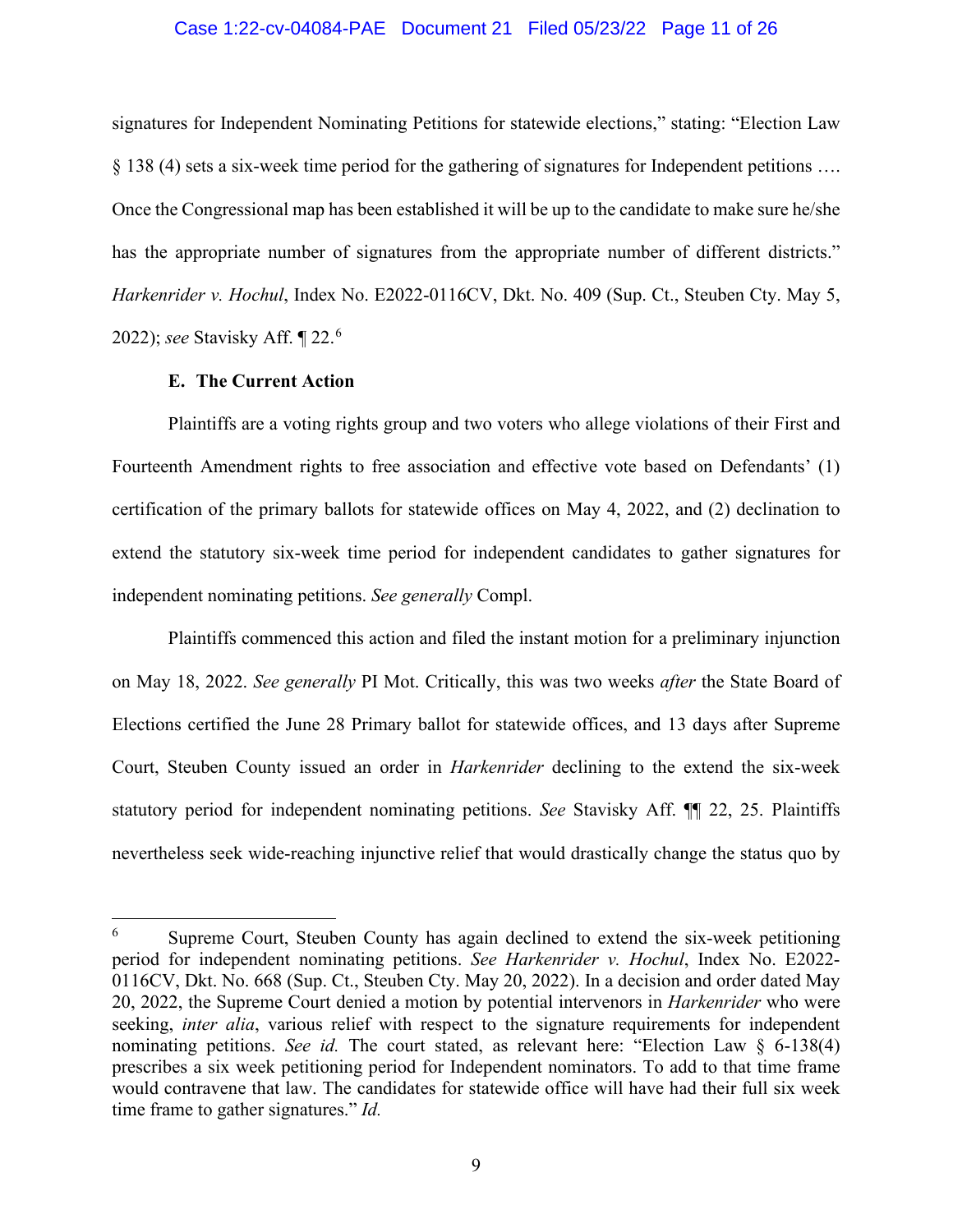#### Case 1:22-cv-04084-PAE Document 21 Filed 05/23/22 Page 12 of 26

(1) enjoining Defendants from holding the primary elections for statewide offices on June 28, 2022; (2) directing Defendants to postpone the primary elections for statewide offices to August 23, 2022; (3) directing Defendants to require all candidates for statewide offices—including those listed on the May 4 certified ballot, except those designated by a party pursuant to Election Law § 6-104—to submit new designating petitions pursuant to state law for a new primary ballot for statewide offices to be certified by Defendants in advance of the August 23 primary; (4) directing Defendants to establish a process for additional candidates for statewide offices to appear on the certified primary ballot pursuant to applicable state law, including by extending the deadline to no earlier than June 20 for gathering signatures for party-affiliated designating petitions; and (5) directing Defendants to extend the time period to no earlier than June 20 for gathering signatures for independent nominating petitions for the general election ballot for statewide offices. *See* Order to Show Cause (ECF No. 16).

For the reasons set forth below, Plaintiffs fail to satisfy the stringent requirements to obtain such extraordinary relief, and their motion for a preliminary injunction should therefore be denied.

#### **STANDARD OF REVIEW**

A "preliminary injunction is an extraordinary remedy never awarded as of right." *Winter v. Natural Res. Defense Council, Inc.*, 555 U.S. 7, 24 (2008). Plaintiffs bear the burden of establishing (1) that they are likely to succeed on the merits, (2) that they are likely to suffer irreparable harm in the absence of preliminary relief, (3) that the balance of equities tips in their favor, and (4) that an injunction is in the public interest. *Id.* at 20. The final two factors—the balance of the equities and the public interest—"merge" when the Government is the opposing party." *L&M Bus Corp. v. Bd. of Educ. of City Sch. Dist. of City of N.Y.*, No. 18-CV-1902, 2018 WL 2390125, at \*13 (E.D.N.Y. May 25, 2018) (quoting *Nken v. Holder*, 556 U.S. 418, 435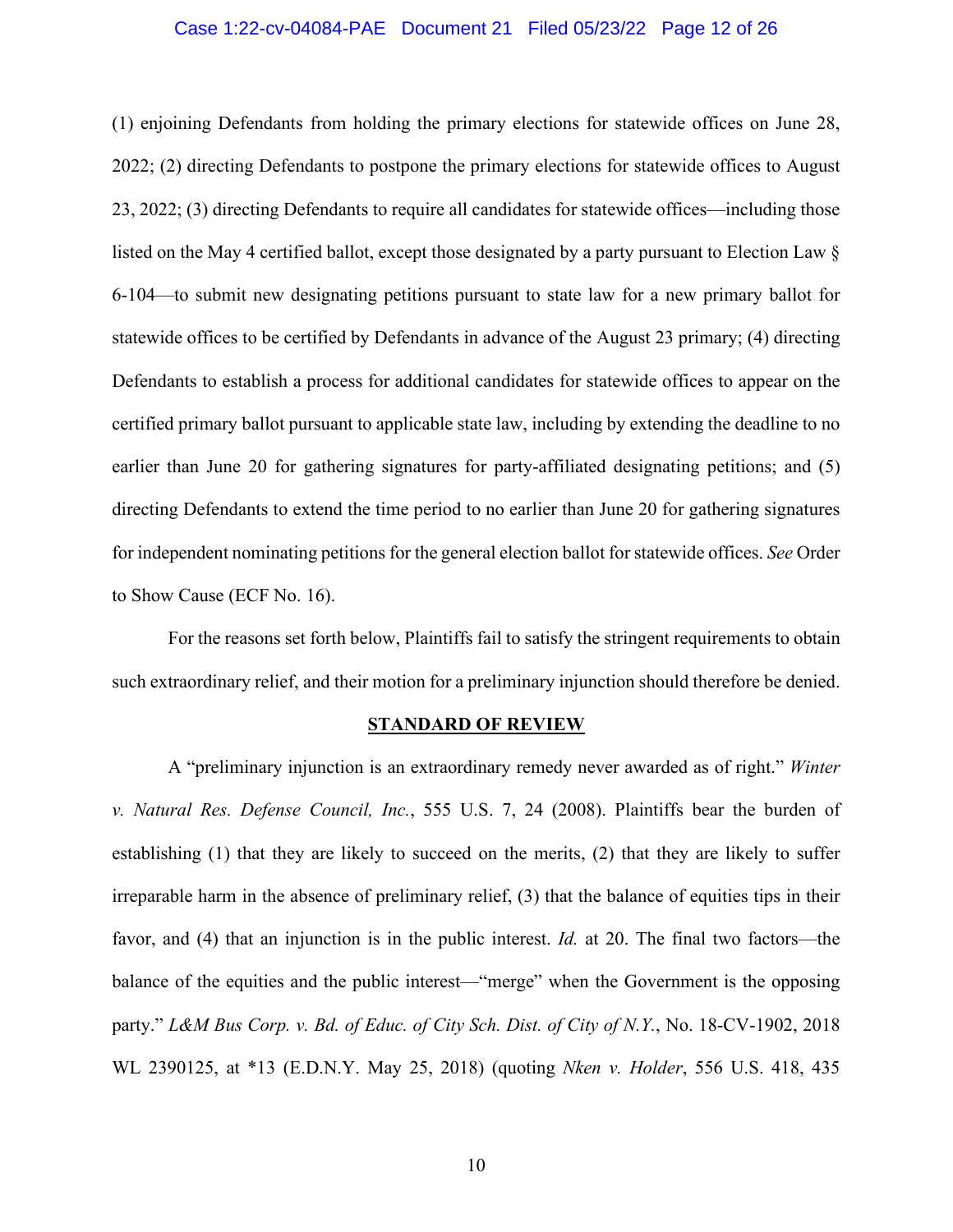(2009)).

In addition, the Second Circuit holds the movant to a heightened standard when, as here, (i) an injunction is "mandatory" (*i.e.*, altering the status quo, rather than maintaining it), or (ii) it "will provide the movant with substantially all the relief sought and that relief cannot be undone even if the defendant prevails at a trial on the merits." *New York v. Actavis PLC*, 787 F.3d 638, 650 (2d Cir. 2015). In such cases, both of which apply here, the movant must show a "clear" or "substantial" likelihood of success on the merits and make a "strong showing" of irreparable harm, in addition to that the preliminary injunction is in the public interest. *See id.* (quoting *Beal v. Stern*, 184 F.3d 117, 123 (2d Cir. 1999), and *Doe v. New York Univ*., 666 F.2d 761, 773 (2d Cir. 1981)).

Additionally, the U.S. Supreme Court has repeatedly cautioned that "courts must take careful account of considerations specific to election cases." *Veasey v. Perry*, 135 S. Ct. 9, 10 (2014). "Court orders affecting elections [can] result in voter confusion" and that, "[a]s an election draws closer, that risk will increase." *Purcell v. Gonzalez*, 529 U.S. 1, 4-5 (2006); *see also Republican Nat'l Comm. v. Democratic Nat'l Comm.*, 140 S. Ct. 1205, 1207 (2020).

#### **ARGUMENT**

## **I. PLAINTIFFS ARE NOT ENTITLED TO A PRELIMINARY INJUNCTION ALTERING THE STATUS QUO BEFORE THE JUNE 28 PRIMARY ELECTION**

Mere weeks before June 28 Primary, which is already well underway, and following their own inexplicable delay in coming to court, Plaintiffs seek a preliminary injunction to invalidate the currently certified primary ballots for statewide offices; to reschedule the primary election for statewide offices from June 28, 2022 to August 23, 2022; and to re-open the petitioning period for party designating petitions for Statewide offices. Plaintiffs cannot satisfy the rigorous standards that would entitle them to the drastic, immediate injunctive relief they seek. Among other issues,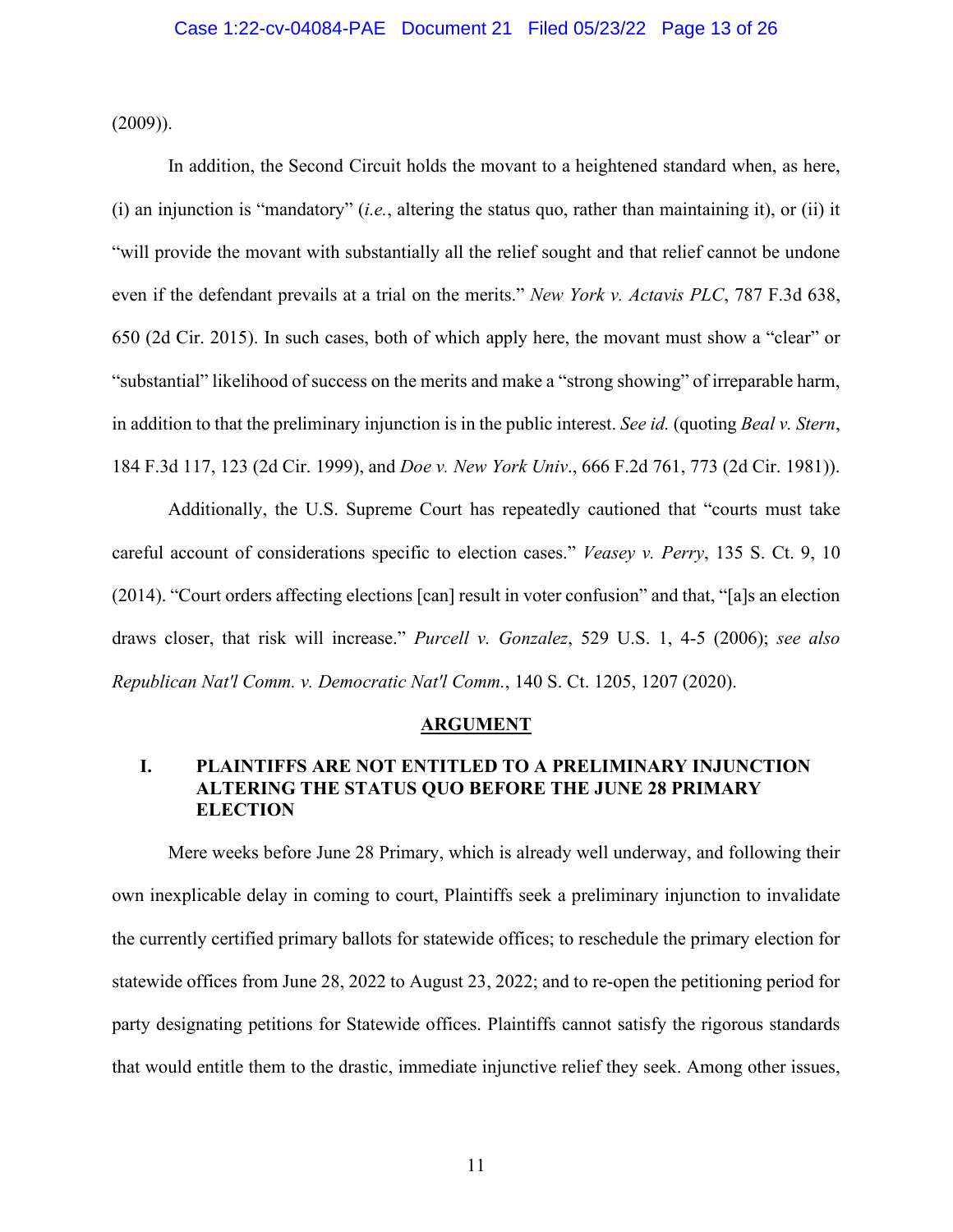the equities and public interest factors weigh heavily against granting the requested injunctive relief. Nor can Plaintiffs make a strong showing of irreparable harm or a clear likelihood of success on the merits. Their motion for a preliminary injunction should therefore be denied.

# **A. The Equities and Public Interest Weigh Heavily Against a Preliminary Injunction that Would Upend the June 28 Primary Election and Create a Significant Risk to the State's Ability to Hold a Fair and Orderly Primary Election.**

In exercising their sound discretion, courts of equity should pay particular regard for the public consequences in employing the extraordinary remedy of injunction." *Winter*, 555 U.S. at 24 (quoting *Weinberger v. Romero-Barcelo*, 456 U.S. 305, 312 (1982)). For any preliminary injunction, "the court must ensure that the 'public interest would not be disserved' by the issuance of a preliminary injunction." *Salinger v. Colting*, 607 F.3d 68, 80 (2d Cir. 2010) (quoting *eBay Inc. v. MercExchange, L.L.C.*, 547 U.S. 388, 391 (2006)); *see also Stagg P.C. v. U.S. Dep't of State*, 158 F. Supp. 3d 203, 210 (S.D.N.Y. 2016) ("[e]ven assuming . . . a substantial likelihood of success" on the First Amendment claim, "the balance of equities and the public interest both require the denial of this preliminary injunction"). In elections in particular, "the paramount interest in fair and legal voting counsels caution rather than haste." *Favors v. Cuomo*, 881 F. Supp. 2d 356, 371 (E.D.N.Y. 2012) (three-judge court); *Silberberg v. Bd. of Elec. of the State of N.Y.*, 216 F. Supp. 3d 411, 420–21 (S.D.N.Y. 2016) ("Regardless of the potential merits of the plaintiffs' claim, granting a preliminary injunction at this late stage is a recipe for confusion[.]").

"Court orders affecting elections . . . can themselves result in voter confusion and consequent incentive to remain away from the polls." *Purcell*, 549 U.S. at 4-5. As the Supreme Court has cautioned,

> [i]n awarding or withholding immediate relief, a court is entitled to and should consider the proximity of a forthcoming election and the mechanics and complexities of state election laws, and should act and rely upon general equitable principles. With respect to the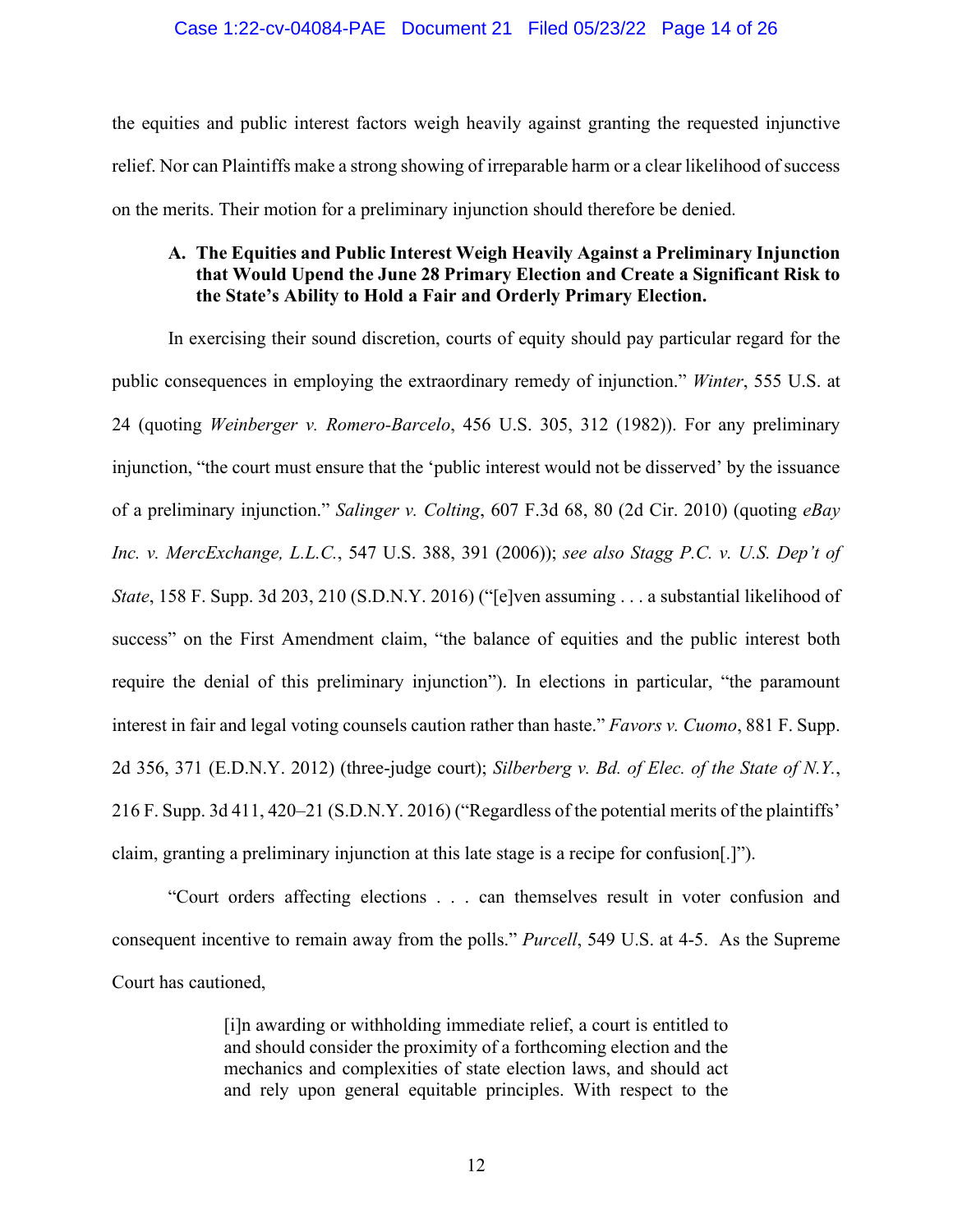timing of relief, a court can reasonably endeavor to avoid a disruption of the election process which might result from requiring precipitate changes that could make unreasonable or embarrassing demands on a State in adjusting to the requirements of the court's decree.

*Reynolds v. Sims*, 377 U.S. 533, 585 (1964); *see also Westermann v. Nelson*, 409 U.S. 1236, 1236- 37 (1972) (preliminary injunction denied where election machinery was under way, " . . . because orderly election processes would likely be disrupted by so late an action"); *Green Party v. Weiner*, No. 00 Civ. 6639, 2000 WL 1280913, at \*4 (S.D.N.Y. Sept. 8, 2000) (preliminary injunction denied where to order such relief would cause "disruption of the state's orderly election process"); *Diaz v. Silver*, 932 F. Supp. 462, 466-68 (E.D.N.Y. 1996) (three-judge court) (preliminary injunction in election case denied on public interest grounds where it would interfere with "'election machinery . . . already in gear'" (quoting *Roman v. Sincock*, 377 U.S. 695, 709-10  $(1964)$ ).

Plaintiffs here have not shown that the equities or the public interest favor the drastic immediate injunctive relief they seek. As discussed *supra* and in the Stavisky Affidavit, lengthy and complex preparations for the June 28 Primary have been underway for months, and with just weeks before that scheduled election, are nearly complete. *See* Stavisky Aff. ¶¶ 23-37. Indeed, the election has already begun and voters have already cast ballots. After the State Board of Elections certified the primary ballot for statewide offices on May 4, 2022, integrated ballots were printed and mailed to thousands of military and overseas voters, and by the May 25, 2022 hearing on this motion, *hundreds of thousands more* absentee ballots will have been printed and mailed to nonmilitary absentee voters. *Id.* ¶¶ 25-28. In addition, *at least* 700,000 primary ballots have been printed, and substantially more ballots will have been printed by the May 25, 2022 hearing. *Id.* ¶ 30. Test ballots for pre-election testing of voting machines also have been printed for New York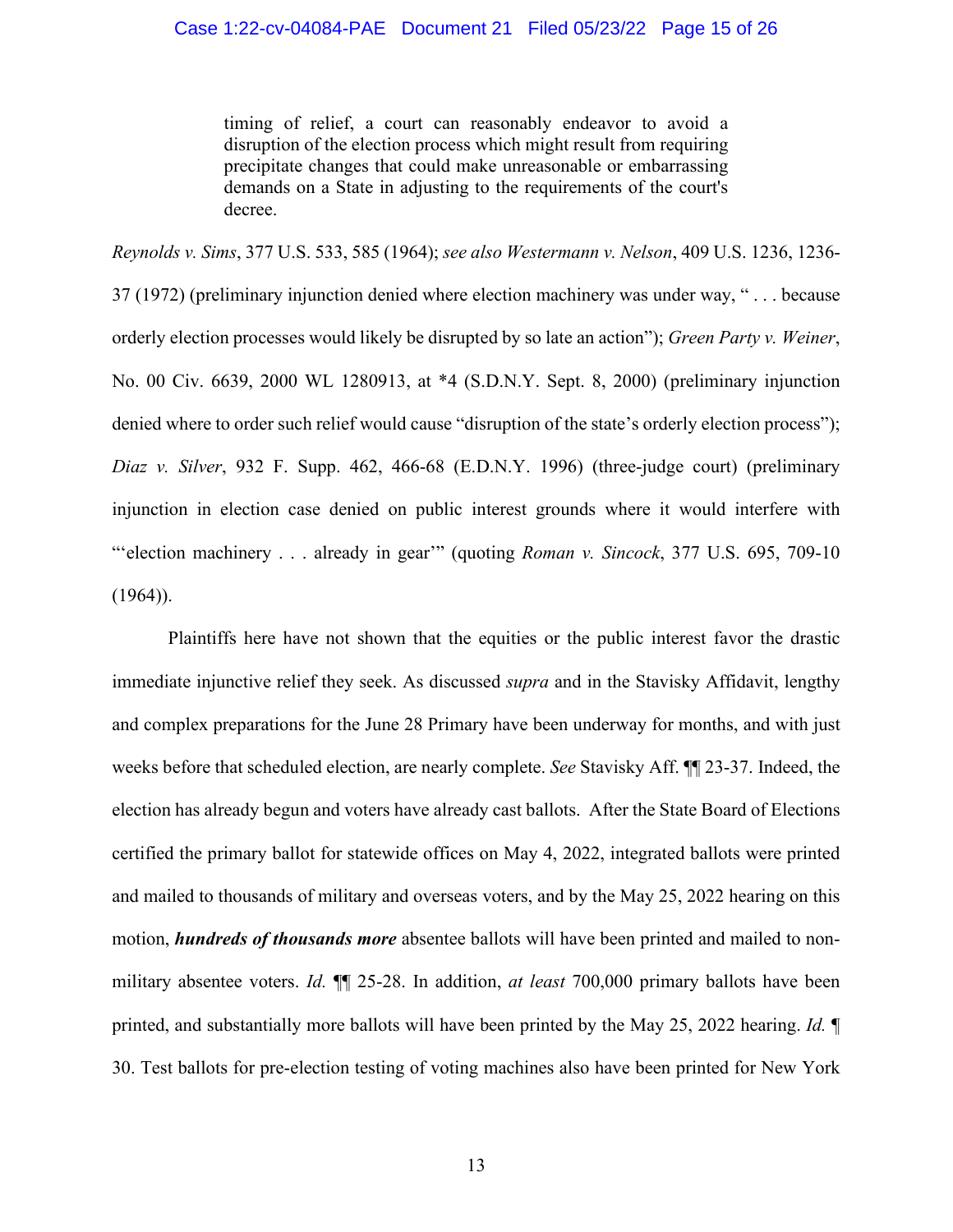#### Case 1:22-cv-04084-PAE Document 21 Filed 05/23/22 Page 16 of 26

City and many other counties. *Id.* ¶ 29. Time-sensitive and costly logistics have also been arranged for early voting and election day poll sites. *See id.* ¶¶ 32-34. Millions of voters across the State have also received—or are about to receive in the coming days—notification by mail informing them of the June 28 Primary date and location of the early voting sites and poll sites. *Id.* ¶ 35. New York City and other boards have also engaged media campaigns to inform voters about the multiple primaries and what contests will apply. *Id.* Notably, this year's election calendar has already been beset by unexpected changes in light of the *Harkenrider* litigation. Thus, the efforts by election officials to nevertheless inform voters of those changes and their options for exercising their right to vote should not be undermined by any further last-minute confusion.

In light of these circumstances, it is clear that the injunctive relief sought by Plaintiffs would severely disrupt the State's orderly election process, a fact that tips the balance of equities and public interest heavily in Defendants' favor. Plaintiffs' suggestion to simply move the Statewide primary election to August completely overlooks the disruption such a move would cause, especially at this late stage of the June 28 Primary. At this point in time, ballots already have been printed and mailed, and votes by military, overseas, and absentee voters have likely already been cast. *See id.* ¶¶ 25-28. If statewide offices were removed from the primary ballot at this late juncture, voters who have already voted for in statewide primary would need to be instructed to do so again. *Id.* ¶ 37. New ballots would need to be prepared, proofed and printed: an undertaking that would not only be extremely costly and burdensome, but problematic given supply chain problems identified by ballot printers across the State. Id.  $\P$  36-3[7](#page-15-0).<sup>7</sup> Changing the

<span id="page-15-0"></span><sup>7</sup> As discussed in the Stavisky Affidavit, upon information and belief from New York's two main ballot printers and some counties that print their own ballots, there is a substantial and unprecedented supply chain problem related to ballot paper, envelopes and printing toner. If the June primary must be reconfigured, in addition to the waste of throwing away a vast inventory of ballots, the larger problem is the risk sufficient paper and envelopes will not be available in time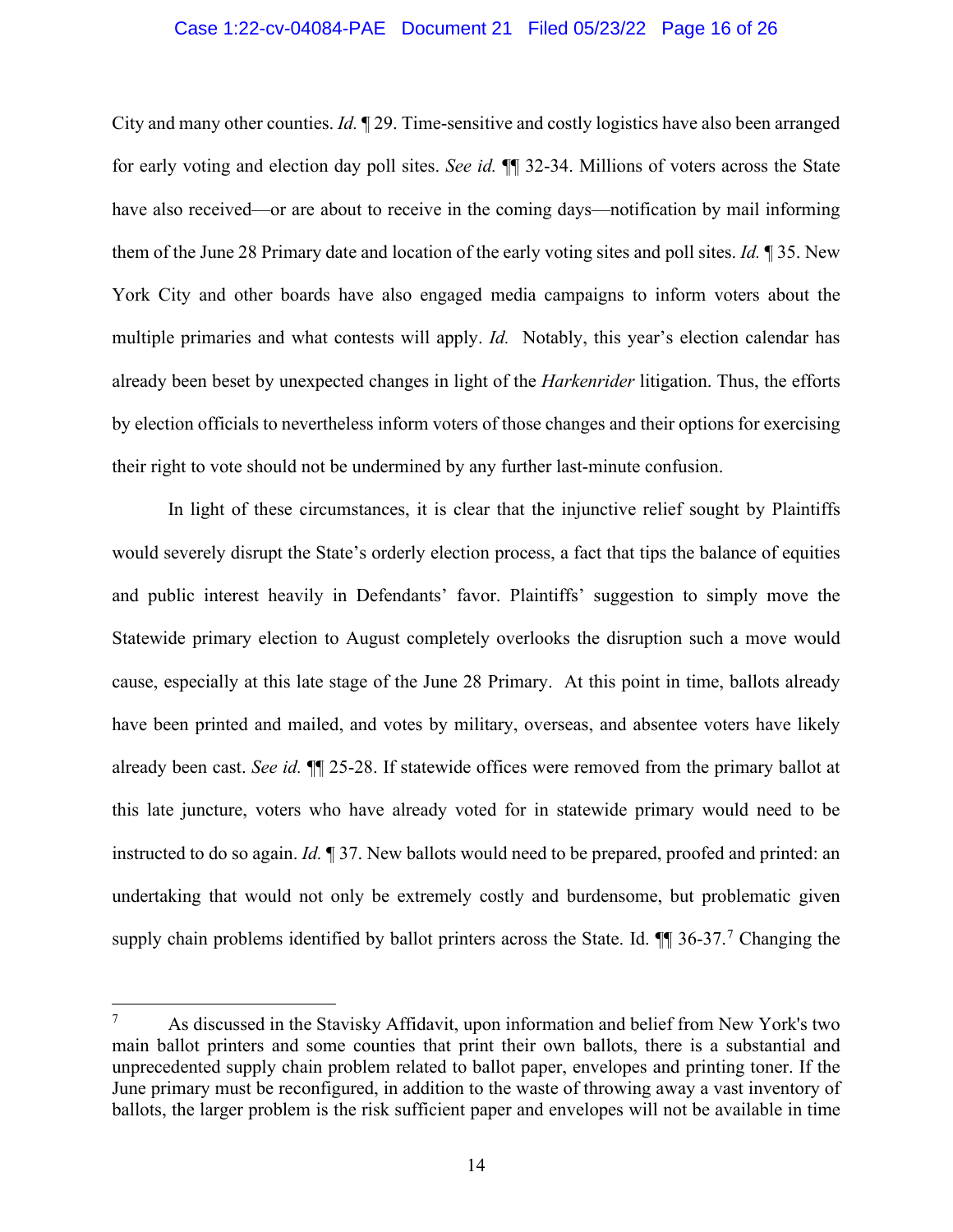#### Case 1:22-cv-04084-PAE Document 21 Filed 05/23/22 Page 17 of 26

ballot also requires reprogramming voting machines and retesting those machines. *See id.* ¶¶ 29, 31. Crucially, if the statewide candidates were to change now, the ability of boards of elections to timely test election machines to ensure the machines are tabulating paper ballots correctly – a time consuming but crucial process to ensure election integrity – would be imperiled for the remaining primaries that would still proceed on June 28, 2022. *Id.* ¶ 31; *see* 9 N.Y.C.R.R. 6210.2. Moreover, hand counting or similar procedures for counting already submitted absentee ballots with statewide candidates that also include live local ballot contests would need to be implemented because the old ballots will not be readable by reprogrammed scanners. *Id.* ¶ 37. Finally, postponing the primary for statewide candidates from June 28, 2022 to August 23, 2022 would almost certainly engender mass voter confusion. *See id.* ¶ 35.

"A State indisputably has a compelling interest in preserving the integrity of its election process" to avoid voter confusion, potential disenfranchisement, and ballot chaos. *Purcell*, 549 U.S. at 4 (quoting *Eu v. San Francisco County Democratic Central Comm.*, 489 U.S. 214, 231 (1989)) (internal quotation marks omitted). A State's interest in at its zenith when last-minute orders would put at significant risk its ability to hold fair and orderly elections. Particularly where, as here, an election is already under way and proceeding upon rules and processes relied upon by candidates, voters, and election officials, the public interest in avoiding chaos and confusion is beyond compelling. Given that overseas and military ballots were sent out on May 13, 2022, it is a certainty that ballots have already been cast – it is too late.

In addition to voters and election officials, existing candidates in the June 28 Primary would be prejudiced if Plaintiffs' eleventh-hour request for emergency relief were granted. Having

to reprint for the remaining June primaries. Local boards report that ballot paper orders are on allocation, meaning full orders are not being met on time. Stavisky Aff. ¶ 36.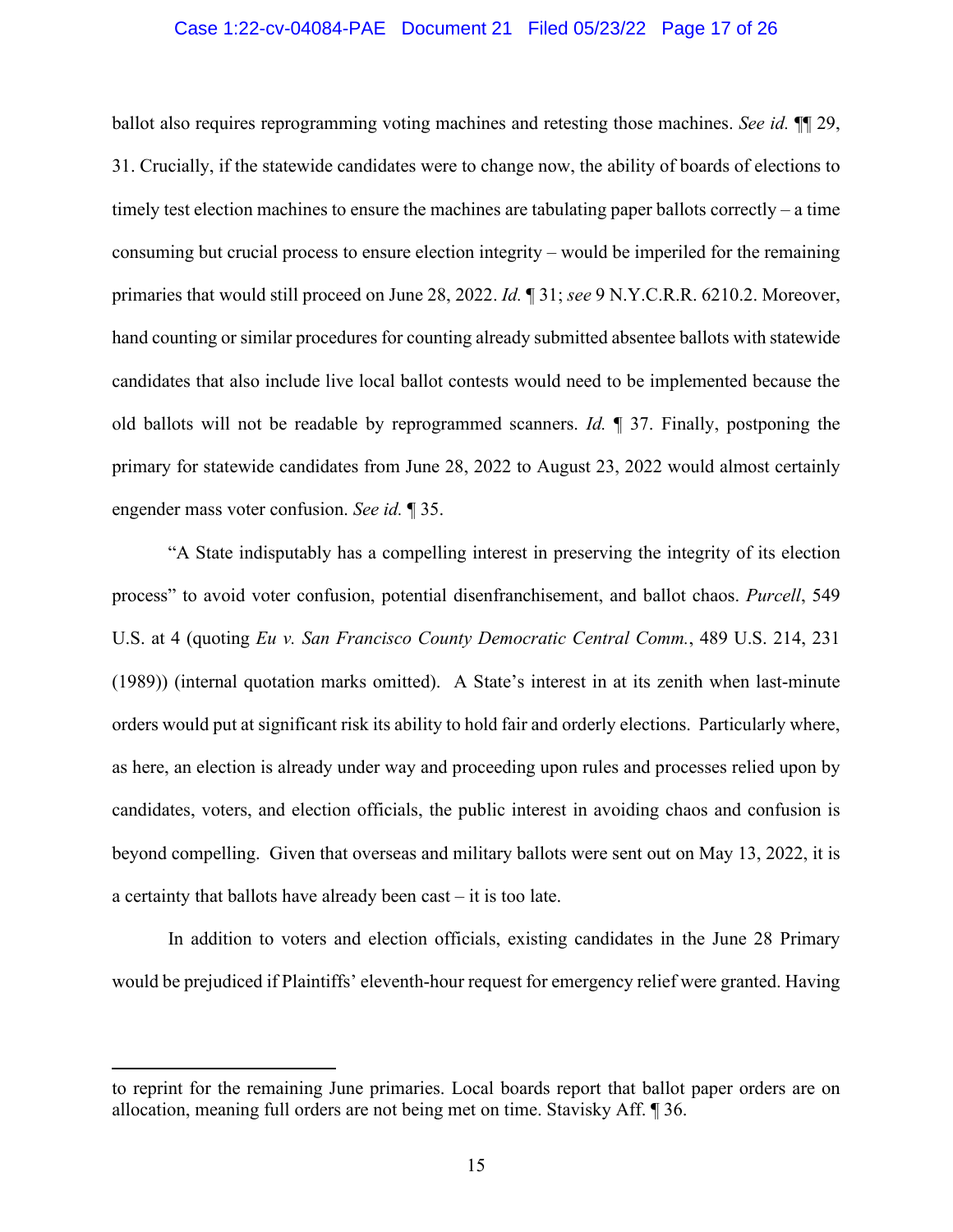#### Case 1:22-cv-04084-PAE Document 21 Filed 05/23/22 Page 18 of 26

timely and properly completed the designating petition process months ago, these candidates – many of whom are currently running unopposed – would suddenly be required to submit new designating petitions and to face potential challenges to those petitions or, in the case of candidates designated by their party, new challengers for the nomination.

Ultimately, the fact that this motion will not be heard until "the crucial final weeks" before the June 28 Primary is due entirely to Plaintiffs' unreasonable delay. *Respect Maine PAC v. McKee*, 622 F.3d 13, 16 (1st Cir. 2010). New York's primary election is normally held on the fourth Tuesday in June, which in 2022 falls on June 28 as provided by N.Y. Election Law 8-100 (1). Plaintiffs have been on notice as to validity of the Congressional redistricting map since it was first struck down by Supreme Court, Steuben County, on March 31, 2022. They did not seek to timely intervene in that action. Moreover, on April 29, 2022, Supreme Court, Steuben County issued an order in *Harkenrider* that, as relevant here, rescheduled the congressional and State Senate primary elections from June 28, 2022 to August 23, 2022, but did not postpone the June 28 Primary election for statewide offices. *See* Stavisky Aff. ¶ 12; *see Harkenrider v. Hochul*, Index No. E2022-0116CV, Dkt. No. 296, 301 (Sup. Ct., Steuben Cty. Apr. 29, 2022). Thus, Plaintiffs have known for nearly a month that the *Harkenrider* court would not postpone the June 28 Primary for statewide offices. Finally, on May 4, 2022, the State Board of Elections certified the statewide candidates and ballot positions for the June 28 Primary. Stavisky Aff. ¶ 25. Plaintiffs have therefore known for weeks that the June 28 Primary for statewide offices had been finalized.

Yet Plaintiffs waited until May 18, 2022, long after the contours of the June 28 Primary were finally set by the remedial orders in *Harkenrider* and relied upon by candidates and election officials, to file this lawsuit. This extreme delay not only negates Plaintiffs' assertion of irreparable harm, *see infra* at Section I.B, it is also fatal to their request for a preliminary injunction under the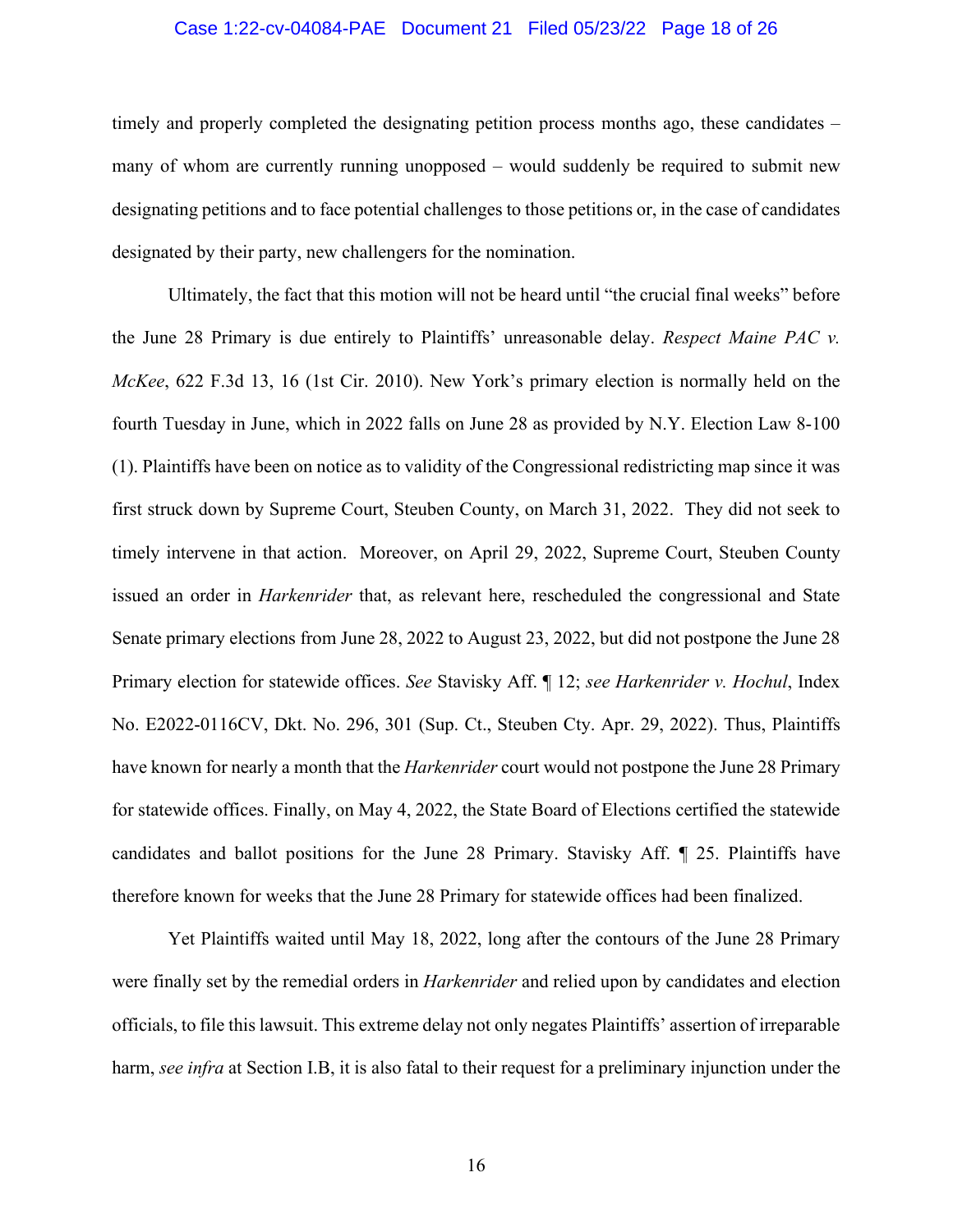### Case 1:22-cv-04084-PAE Document 21 Filed 05/23/22 Page 19 of 26

balancing of the equities requirement. *See Conservative Party of New York State v. New York State Board of Elections*, No. 10 Civ. 6923, 2010 WL 4455867, at \*2 (S.D.N.Y. Oct. 15, 2010) (no need to reach merits on preliminary injunction motion, where plaintiffs have "slept on their rights" and waited until shortly before election to seek onerous and confusing relief); *Wada Marketing Grp. LLC v. Ven-Co Produce, Inc.*, No. 11 Civ. 3052, 2011 WL 5545963, at \*4 (S.D.N.Y. Aug. 9, 2011) ("Critical to a determination of irreparable injury is the prompt seeking of relief"); *Hessel v. Christie's Inc.*, 399 F. Supp. 2d 506, 520-21 (S.D.N.Y. 2005) (denying preliminary injunction because "the balance of hardships does not tip decisively in" favor of a movant that could have filed its "application two months ago"); *Walt Disney Productions v. Basmajian*, 600 F. Supp. 439, 442 (S.D.N.Y. 1984) (equities favor defendants where plaintiff sued shortly before the event complained of; preliminary injunction denied).

### **B. Plaintiffs Cannot Demonstrate Immediate, Irreparable Harm Because They Have Not Been Harmed by the Certification of the Primary Ballot for Statewide Offices.**

Moreover, Plaintiffs have not shown entitlement to the extraordinary relief of a mandatory injunction against the State because Plaintiffs' speculation as to the nature of their injury fails to carry their heavy burden of demonstrating imminent, irreparable harm absent an injunction*. See Singas Famous Pizza Brands Corp. v. N.Y. Advert. LLC*, 468 F. App'x 43, 45 (2d Cir. 2012) (imminent harm is "the single most important prerequisite for the issuance of a preliminary injunction"). To satisfy the irreparable harm requirement, a plaintiff "must demonstrate that absent a preliminary injunction [he or she] will suffer an injury that is neither remote nor speculative, but actual and imminent . . . ." *Seifullah v. City of N.Y.*, 2017 WL 4339478, at \*1 (E.D.N.Y. Sept. 27, 2017) (quoting *Faiveley Transp. Malmo AB v. Wabtec Corp.*, 559 F.3d 110, 118 (2d Cir. 2009) and *citing Grand River Enter. Six Nations, Ltd. v. Pryor*, 481 F.3d 60, 66 (2d Cir. 2007)). Although under certain circumstances, an assertion of the loss of First Amendment freedoms may permit a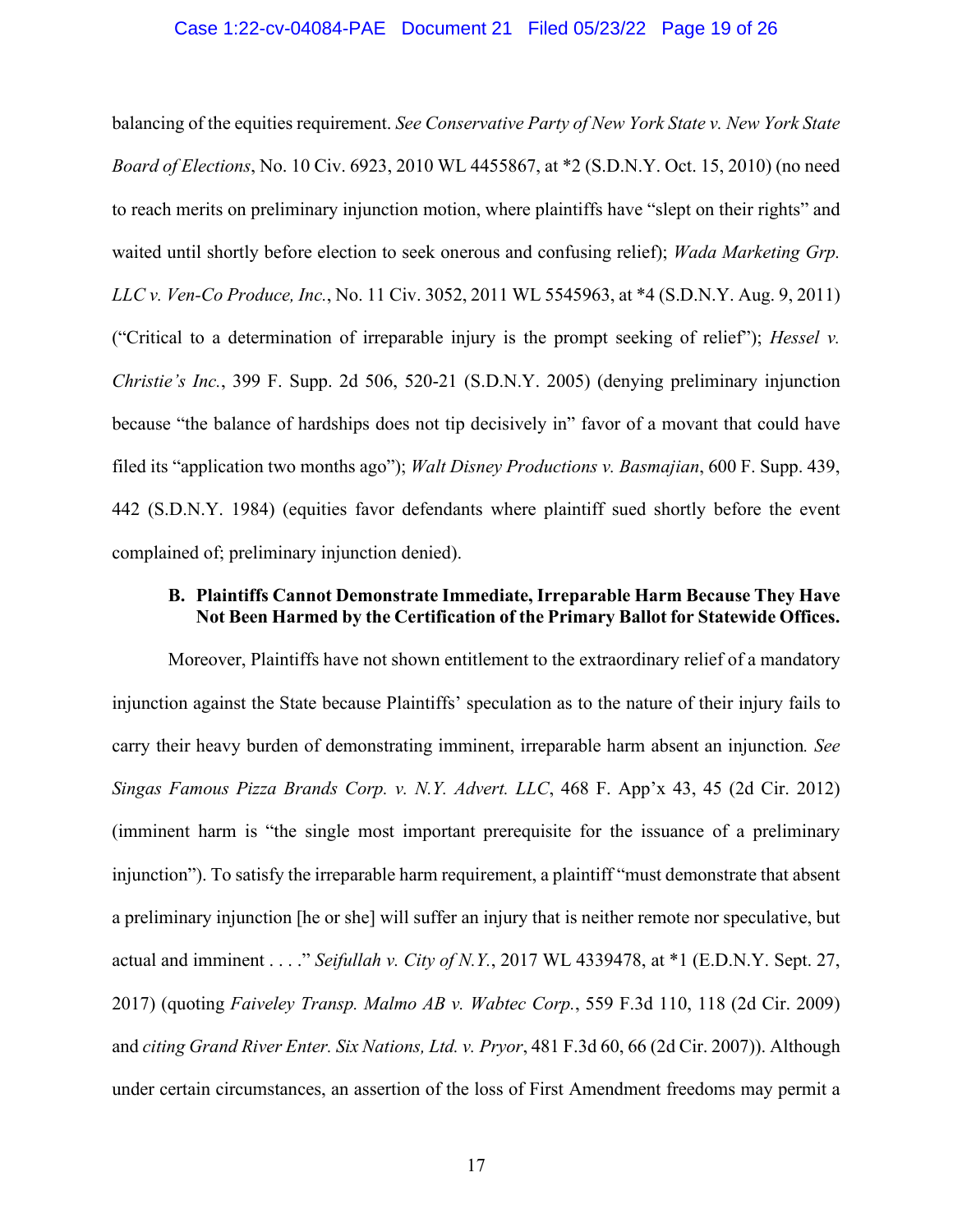#### Case 1:22-cv-04084-PAE Document 21 Filed 05/23/22 Page 20 of 26

court to presume irreparable harm, *see Kermani v. N.Y. State Bd. of Elections*, 487 F. Supp. 2d 101 (N.D.N.Y. 2006) (injunction granted against enforcement of Election Law section restricting outside expenditures in primary elections), such factors are not present here.

Here, Plaintiffs' alleged harm is completely speculative. Plaintiffs have conjured an attenuated theory of injury stemming from the modest distribution requirement for designating petition signatures. They claim that certification of the primary was illegal because "despite the fact a candidate wishes to appear on that ballot, and believes he could obtain the required number of signatures given valid congressional districts, and (ii) doubtless others would wish to appear on the ballot." Decl. of Gregory Dubinsky ¶ 11 (ECF No. 4). There is no plausible basis for this assertion. It would be a stretch for a candidate to claim that she declined to participate at all in the designating petition process because she believed there was not valid Congressional maps in place to assess the distribution of signatures. One would expect a candidate who held such a mistaken view to nevertheless participate in the designating petition process that proceeded according to the Election Law, was not enjoined by any court order, and concluded prior to the Court of Appeals decision in *Harkenrider*. It is hard to understand how such a candidate could claim harm if she sat out the process entirely. But it is even more difficult to ascertain the harm to a voter who wishes to vote for such an imagined and non-existent candidate. Critically, no candidate's designating petition for statewide office was disqualified for failing to obtain sufficiently distributed signatures. *See* Stavisky Aff. ¶ 43. Thus, the number of candidates for whom Plaintiffs could plausibly claim that they wanted to vote for but cannot stands at exactly zero. Similarly, there is no indication as how Plaintiff the League of Women Voters is injured, separately and apart from an asserted harm to its members, by the alleged constitutional infirmities articulated.

Plaintiffs' delay in bringing suit also undercuts their claim of irreparable harm. "Delay in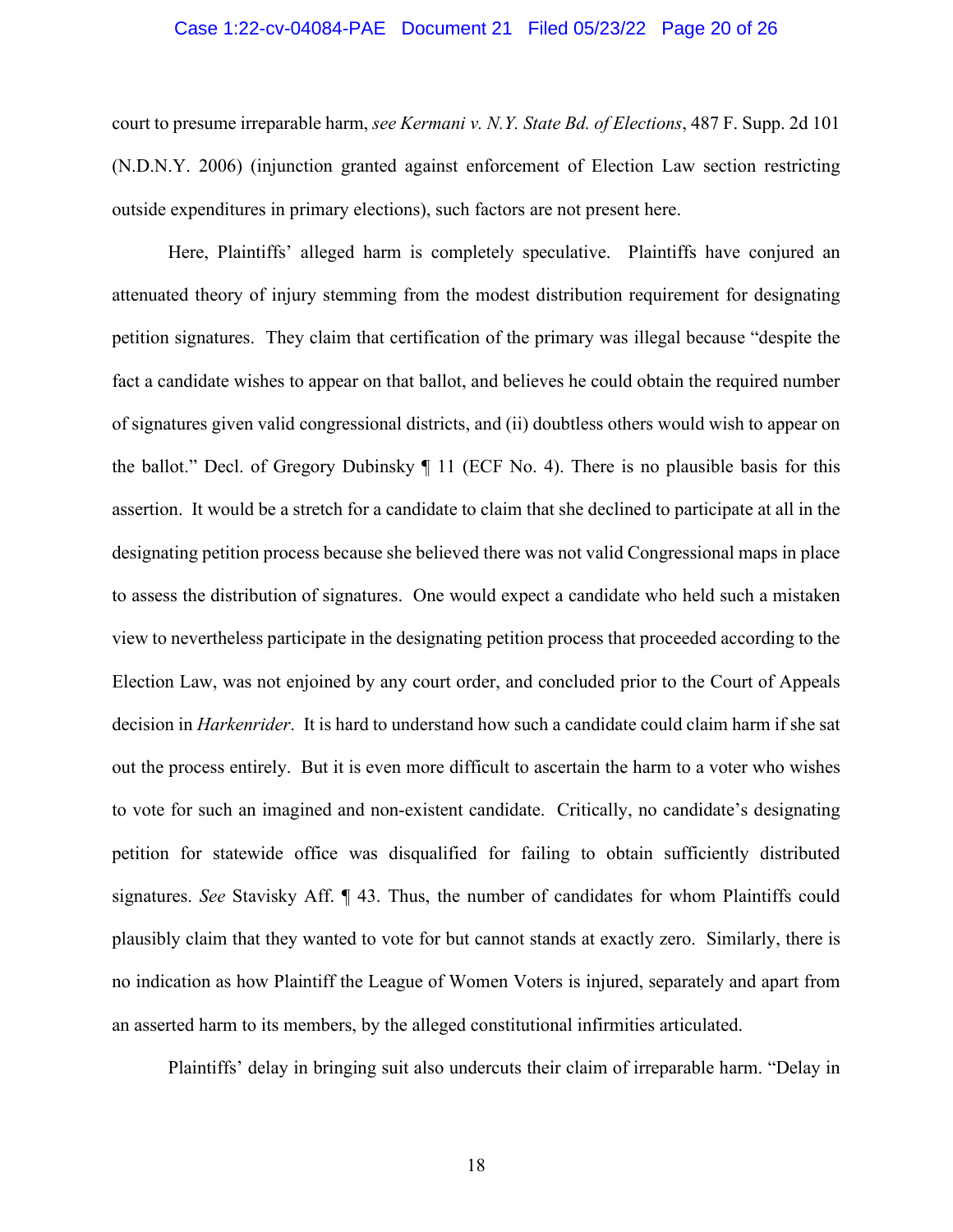#### Case 1:22-cv-04084-PAE Document 21 Filed 05/23/22 Page 21 of 26

seeking a preliminary injunction can weaken a claim of irreparable harm because 'the failure to act sooner undercuts the sense of urgency that ordinarily accompanies a motion for preliminary relief.'" *Environmental Servs., Inc. v. Recycle Green Servs., Inc.*, 7 F. Supp. 3d 260, 279 (E.D.N.Y 2014) (quoting Tough Traveler, Ltd. v. Outbound Prods., 60 F.3d 964, 968 (2d Cir. 1995); *see also FC Online Marketing, Inc. v. Burke's Martial Arts, LLC*, No. 14 CV 3685, 2015 WL 4162757, at \*32 (E.D.N.Y. July 8, 2015) ("In assessing irreparable harm, courts should generally consider any undue delay by the plaintiff in seeking the preliminary injunction" and collecting cases). Plaintiffs' undue delay in moving for relief and the disruption such relief would cause to the election process already under way are important factors in the weighing of the equities among the parties and the public interest. When those factors favor defendants, as they do here, preliminary injunctive relief must be denied, notwithstanding irreparable harm or even likelihood of ultimate success. *See Stagg*, 158 F. Supp. 3d at 210.

Thus, Plaintiffs cannot show an immediate, irreparable harm absent the issuance of an injunction, and their motion should be denied on this basis.

#### **C. Plaintiffs Cannot Show a Likelihood of Success on the Merits.**

While the U.S. Constitution affords qualified protections to the right to run for political office, it is well established that states have broad authority to manage elections, including, specifically, the right to promulgate laws that reasonably regulate the ability to appear on the ballot. As the U.S. Supreme Court has made clear, "a practical matter, there must be a substantial regulation of elections if they are to be fair and honest and if some sort of order, rather than chaos, is to accompany the democratic process." *Anderson v. Celebrezze*, 460 U.S. 780, 788 (1983).

Election regulation laws are analyzed under a balancing test derived from *Anderson v. Celebrezze*, 460 U.S. 780 (1983), and *Burdick v. Takushi*, 504 U.S. 428 (1992). Under the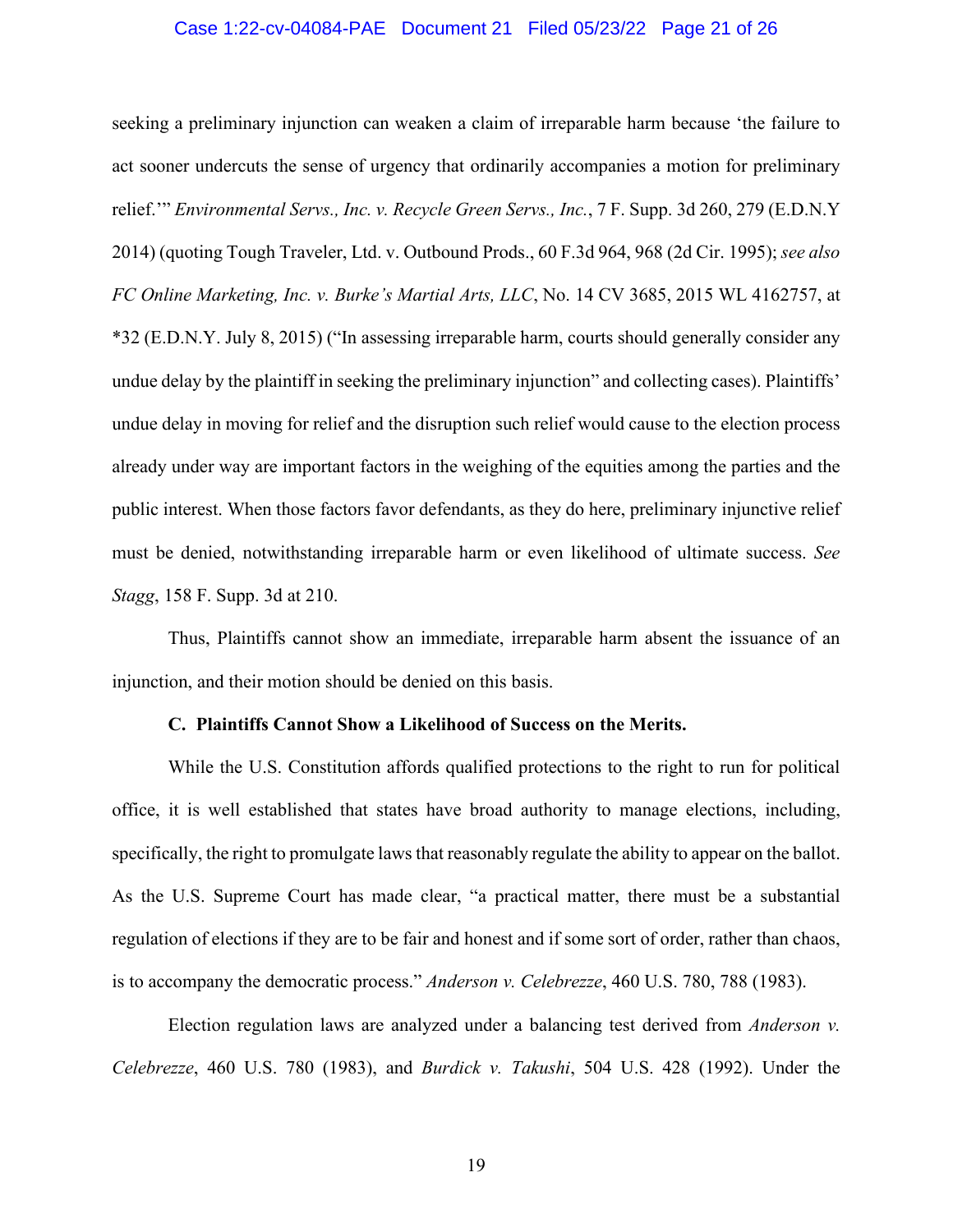### Case 1:22-cv-04084-PAE Document 21 Filed 05/23/22 Page 22 of 26

*Anderson-Burdick* framework, the court must weigh the "'character and magnitude of the asserted injury to the rights protected by the First and Fourteenth Amendments . . .' against 'the precise interests put forward by the State as justifications for the burden imposed by its rule.'" *Burdick*, 504 U.S. at 434 (quoting *Anderson*, 460 U.S. at 789). In applying this "sliding scale" test, the severity of the restrictions imposed determines the level of judicial review. "Regulations imposing severe burdens on plaintiffs' rights must be narrowly tailored and advance a compelling state interest." *Timmons v. Twin Cities Area New Party*, 520 U.S. 351, 359 (1997) (internal quotations omitted). "By contrast, 'when a state election law provision imposes only reasonable, nondiscriminatory restrictions upon the First and Fourteenth Amendment rights of voters, the State's important regulatory interests are generally sufficient to justify' the restrictions." *Libertarian Party of Connecticut v. Lamont*, 977 F.3d 173, 177 (2d Cir. 2020) (quoting *Burdick*, 504 U.S. at 434) (internal quotation marks omitted). "'Review in such circumstances will be quite deferential, and [courts] will not require elaborate, empirical verification of the weightiness of the State's asserted justifications.[']" *Id.* (quoting *Price v. New York State Bd. of Elections*, 540 F.3d 101, 109 (2d Cir. 2008) (internal quotation marks omitted); *see Timmons*, 520 U.S. at 359 ("Lesser burdens, however, trigger less exacting review, and a State's important regulatory interests will usually be enough to justify reasonable, nondiscriminatory restrictions.") (internal quotations omitted)). Notably, "[c]andidacy is not a fundamental right in our political system, and not all restrictions imposed by the States on candidates' eligibility for the ballot impose constitutionally suspect burdens on voters' rights to associate or to choose among candidates." *Fulani v. McAuliffe*, 2005 WL 2276881, at \*3 (S.D.N.Y. Sept. 19, 2005) (citing *Anderson*, 460 U.S. at 788, *and Clements v. Fashing*, 457 U.S. 957, 963 (1982)); *see also Thompson v. DeWine*, 959 F.3d 804, 810 (6th Cir. 2020) (holding Ohio likely to prevail on its claim that maintaining its election regulations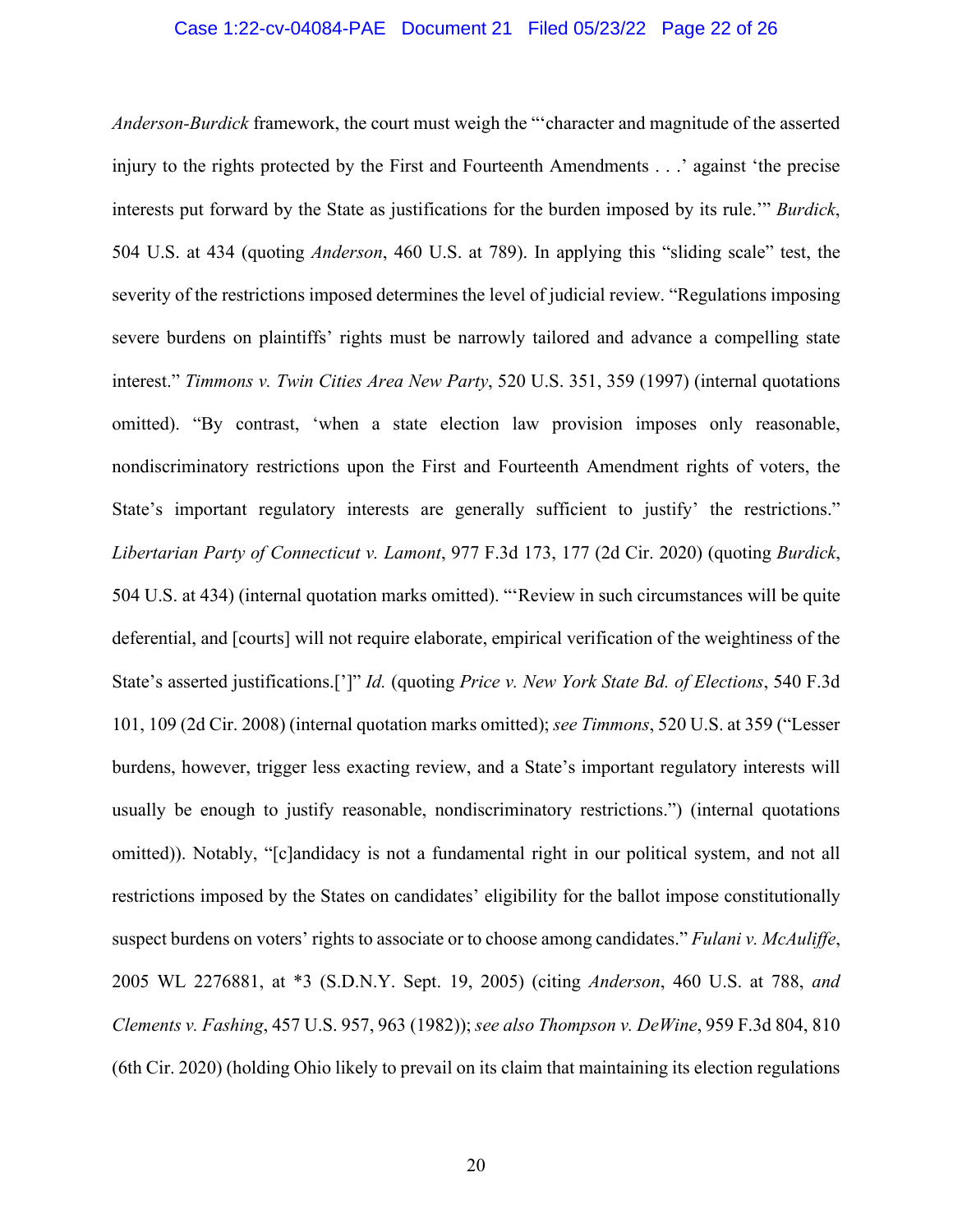#### Case 1:22-cv-04084-PAE Document 21 Filed 05/23/22 Page 23 of 26

during COVID-19 pandemic did not violate First Amendment rights of candidates petitioning to obtain place on ballot via a state requirement to obtain signatures in ink, and finding "just because procuring signatures is now harder . . . doesn't mean that Plaintiffs are excluded from the ballot.").

Pointing to the Court of Appeals' April 27 decision in *Harkenrider*, Plaintiffs complain that Defendants' certification of the primary ballot for statewide offices on May 4 was unconstitutional because "there [were] no lawfully existing congressional maps in New York" at that time. PI Mot. at 18. This resulted, according to Plaintiffs, in a certified primary ballot that includes candidates "who necessarily could not have met the dictates of Election Law § 6-136 and exclude[es] all would-be candidates who could seek to qualify by obtaining signatures under the forthcoming valid congressional maps." *Id.* But the entire premise of Plaintiffs' claim is faulty. Given the impact of a stay granted by the Fourth Department, there was a valid Congressional district map during the entirety of the petitioning period for statewide designating petitions.

Plaintiffs fall well short of establishing a clear likelihood of success on this claim. First, Plaintiffs' argument that it was unlawful for Defendants to certify the primary ballot on May 4 after the Court of Appeals invalidated the state's congressional maps on April 27, 2022 is a red herring because *valid congressional maps were in effect during the entire designating petition period for statewide candidates*. Specifically, valid congressional maps were in effect (1) during the signature collection period for designating petitions that ran from March 1, 2022 until April 7, 2022, and (2) on the April 7, 2022 deadline for candidates to file their designating petitions. *See* Stavisky Aff. ¶ 5; Exs. A & B. Although Supreme Court, Steuben County issued a decision invalidating the state's congressional district lines on March 31, 2022, the Fourth Department, issued a stay of that decision the following day, on April 1, 2022, and this stay expressly applied to the provisions of the Supreme Court order that enjoined election officials from "'using,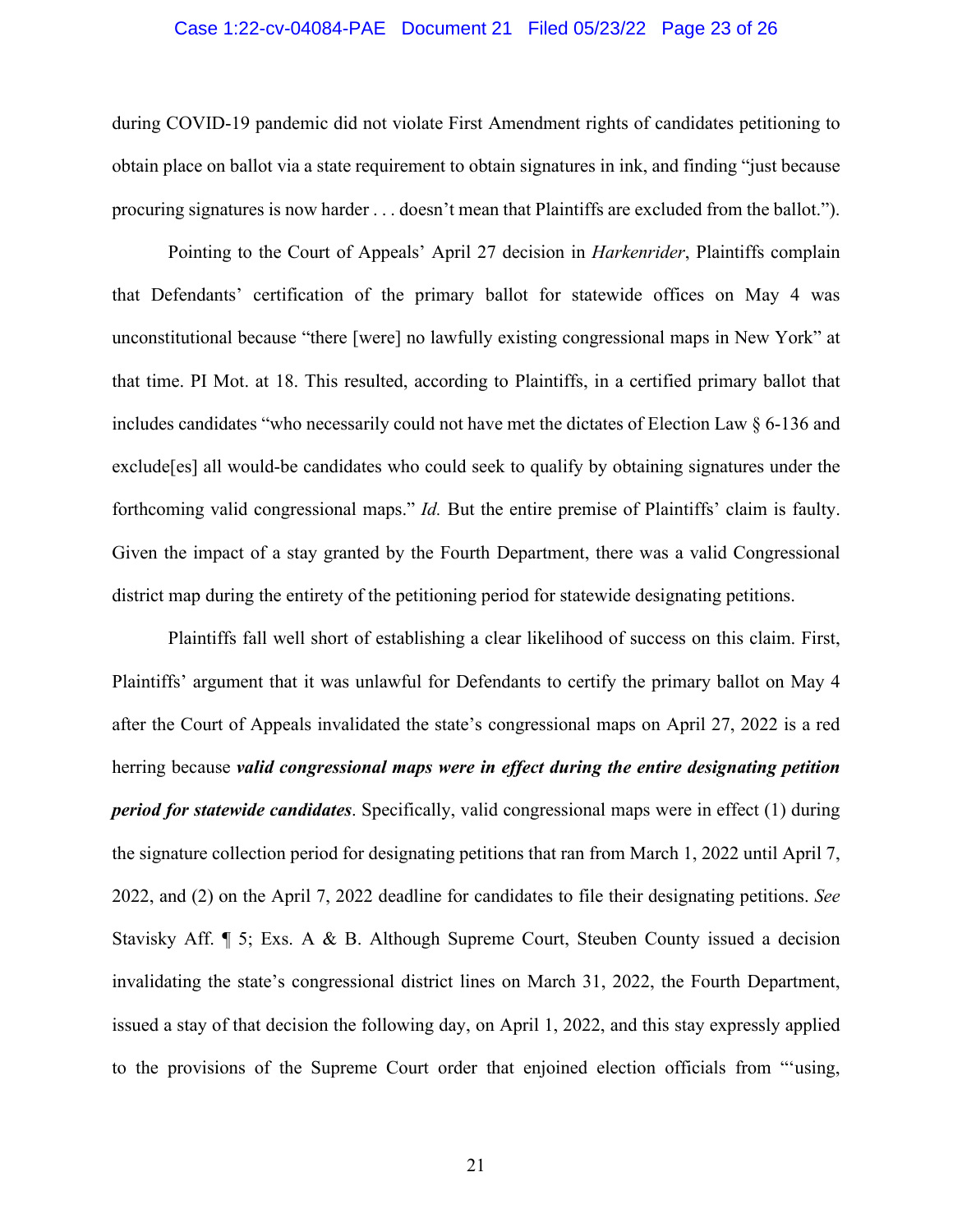#### Case 1:22-cv-04084-PAE Document 21 Filed 05/23/22 Page 24 of 26

applying, administering, enforcing or implementing any of the recently enacted 2022 maps for this or any other election…" *See id.*, Ex. B. In short, no constitutional infirmity or deprivation occurred when the State Defendants certified the primary ballot on May 4 because the time for candidates to get on the primary ballot by designating petition had passed by that date, when valid congressional maps were in effect.

Given the complete absence of constitutional harm, Plaintiffs' additional arguments cannot save their claims. Plaintiffs provide affidavits from voters who they claim that "[b]ecause of Defendants' certification of the primary ballot for statewide races . . . [they] cannot support any petitions to add candidates to the ballot." PI Mot. at 18 (citing Gopfert Decl. ¶¶ 15-17; Erskine Decl. ¶¶14-17; Doran Decl. ¶¶ 15-18). But this is an unavailing argument because the time to collect signatures and file a designating petition had come and gone (April 7) by the time the ballots were certified on May 4, and since that process was based on then-valid maps, there could be no need or valid expectation that there would be additional candidates. Plaintiffs also argue that "[t]he certification renders it impossible for additional statewide candidates to appear on the primary ballot, burdening voters' core associational and related rights." PI Mot. at 19. But again, there was no need or legitimate expectation for additional candidate to appear on the ballot when the ballot access process proceeded in a timely matter and with valid maps. Defendants did not "deprive the voter . . . of the right to participate in the primary process by placing on the ballot candidates whom he or she supports." PI Mot at 19. Voters will have the right to participate in the process by voting for primary candidates who completed the designating petition process.

## **II. PLAINTIFFS ARE NOT ENTITLED TO A PRELIMINARY INJUNCTION EXTENDING THE SIX-WEEK STATUTORY TIME PERIOD FOR INDEPENDENT NOMINATING PETITIONS**

Plaintiffs also seek an injunction that would require a material deviation from the rules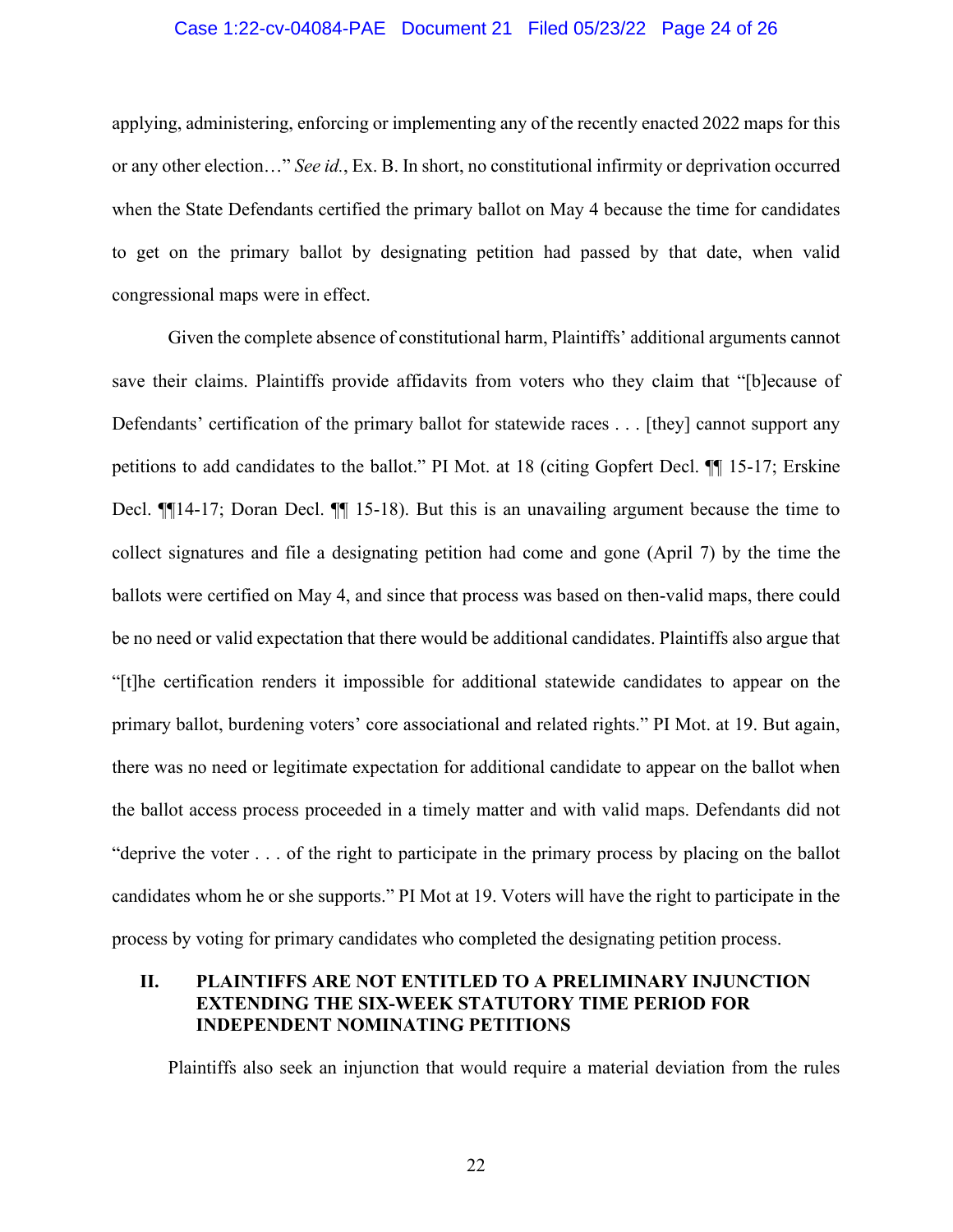#### Case 1:22-cv-04084-PAE Document 21 Filed 05/23/22 Page 25 of 26

governing the in-progress period for collecting signatures for independent nominating petitions. The same standards apply to this request, which should also be rejected by the Court.

First, the equities and the public interest again strongly weigh against the injunction. The petitioning period began back in April and will end on May 31, 2022, six days after the hearing on Plaintiffs' injunction. Candidates have been collecting signatures in reliance on these rules, and to change them now at the eleventh hour would result in confusion and disruption. Moreover, given the unprecedented demands on state election officials with respect to both the June and August primary elections, the State would be substantially prejudiced by having to move the ballot access process for independent candidates to later in the election calendar. Even in light of the recently issued map for Congressional districts on May 21,<sup>[8](#page-24-0)</sup> there is more than sufficient time remaining for independent candidates to ensure their petitions meet the modest distribution requirements. On the other hand, the interest of voters in having hypothetical independent candidates participate in a new round of ballot access is extremely attenuated.

Second, Plaintiffs fail to show that they will suffer immediate, irreparable harm if the deadlines for independent nominating petitions are not extended. Plaintiffs cannot show that there is an actual candidate whom they wish to vote for who cannot meet the requirements due to the new Congressional maps. Notably, the Supreme Court in Steuben County responsible for the remedial relief already considered whether candidates would be harmed absent a modification to the existing requirements, and determined they would not be. *See Harkenrider*, Index No. E2022- 0116CV, Dkt. Nos. 409 & 668. So too, Plaintiffs will not suffer any harm if the independent nominating petition process moves forward.

<span id="page-24-0"></span><sup>8</sup> *See Harkenrider v. Hochul*, Index No. E2022-0116CV, Dkt. No. 670 (Sup. Ct., Steuben Cty. May 21, 2022).